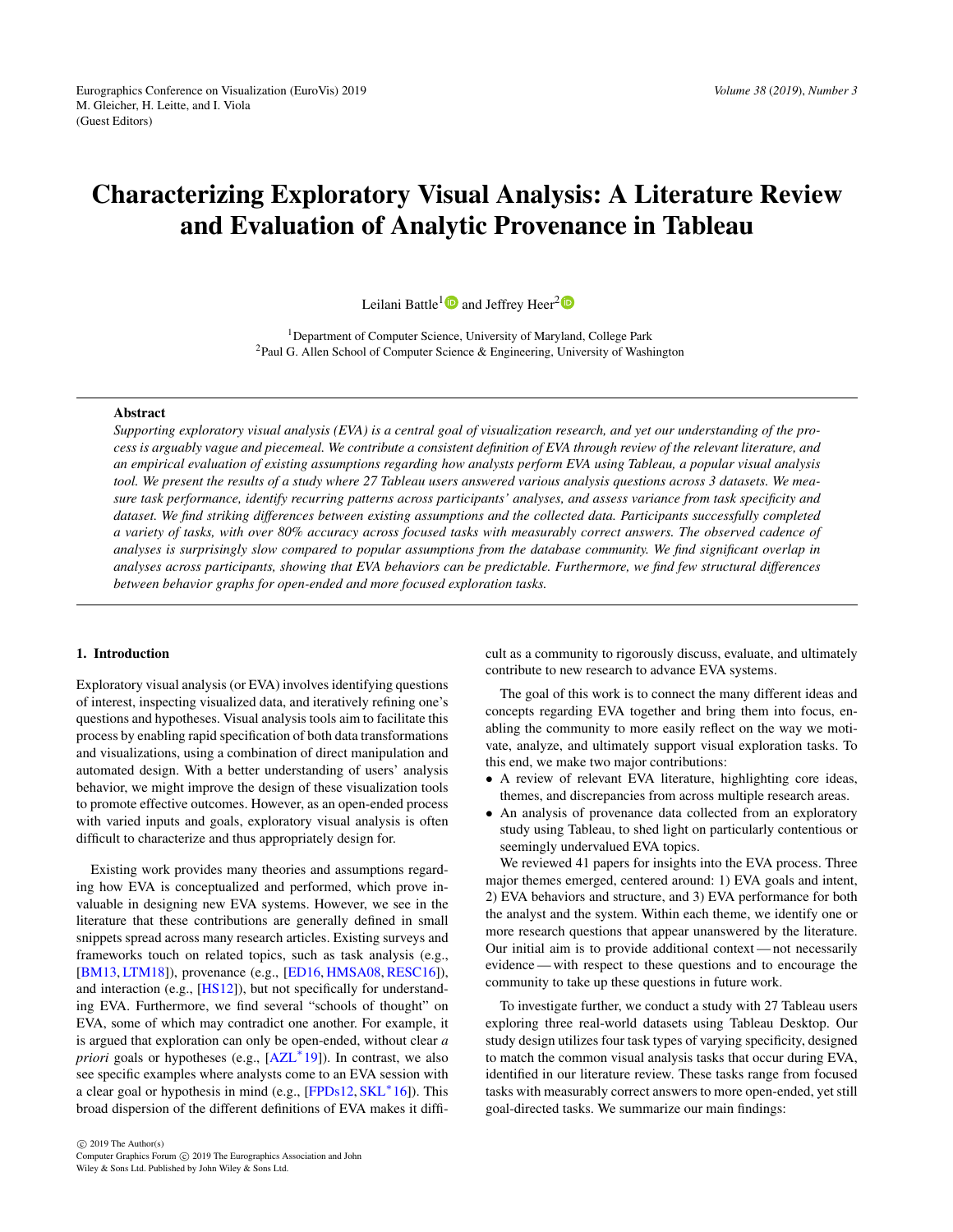<span id="page-1-0"></span>Evaluating Performance: We evaluate several performance metrics, such as pacing metrics (e.g., interaction rates, think time [\[BCS16\]](#page-12-4)), as well as the variety and quality of task responses. Though not an exact match, we compare our accuracy results to prior reports of *false discovery rates* during EVA [\[ZZZK18\]](#page-14-1). Whereas prior work finds a 60% false discovery rate for "insights" reported during open-ended exploration, participants responding to our goal-directed prompts exhibit over 80% accuracy on focused tasks with measurably correct answers, and were generally cautious to avoid false discoveries. Furthermore, while *interaction latency* in EVA is frequently discussed [\[HS12,](#page-13-3)[LH14](#page-13-4)[,CXGH08,](#page-12-5)[ZGC](#page-14-2)<sup>∗</sup> 16], the *pace* of exploration lacks realistic contextualization in some parts of the literature. In particular, a subset of the literature assumes that the time between interactions (or *think time*) is limited, constraining database optimization methods (e.g., [\[CGZ](#page-12-6)<sup>\*</sup>16[,BCS16,](#page-12-4)[RAK](#page-13-5)<sup>\*</sup>17]), at least for interactions of low cognitive complexity [\[LH14\]](#page-13-4). Our results show that high think times lead to slow analysis pace, and the pace of analysts is notably slower than assumed by this prior work, even with interaction taken into account. We also observe "bursty" behavior: participants spend some of their (think) time planning, then performing a relatively faster sequence of interactions. These results suggest that visual analysis evaluations could be improved via more realistic scenarios and accurate parameters.

Evaluating Goals and Structure: We next analyze participants' analysis *behavior graphs* — a structural model of "states" visited. We find that several assumptions of the structure of EVA are supported by our analysis. For example, participants' analysis sessions are consistent with a depth-first search process, confirming arguments made in prior work [\[WMA](#page-14-3)<sup>∗</sup> 16b]. However, our results also contradict other assumptions. The literature is inconsistent on whether EVA follows clear structure and patterns, and some argue that individual differences could make EVA behaviors un-predictable [\[ZOC](#page-14-4)<sup>\*</sup>12]. We find that participants' analyses exhibit strong similarities and are somewhat predictable, but only at specific points in analysis sessions. The breadth and depth of analysis graphs are modulated by task, but the overall ratio of these measures is consistent across task types. Ultimately, we find that analysts' performance and strategies during open-ended tasks can be structurally similar to observations of more focused tasks, encouraging us to reconsider the distinctions made between open-ended exploration and more focused analysis. Though speculative, this similarity may be explained by a model in which analysts with open-ended aims formulate a series of more focused and goaldirected sub-tasks to pursue.

In sum, these results provide new perspectives on the content, structure, and efficacy of EVA sessions. We conclude with a discussion of how our findings might be applied to further the design of not only visualization tools, but also the way we evaluate them. All anonymized data artifacts generated by this work have been shared as a community resource for further study at [https://github.](https://github.com/leibatt/characterizing-eva-tableau) [com/leibatt/characterizing-eva-tableau](https://github.com/leibatt/characterizing-eva-tableau).

## 2. Related Work

Our analysis builds on several areas of related work, such as logging interactions, modeling analysis states, and analyzing patterns in the resulting data structures. Visualization system state is often recorded via histories [\[HMSA08\]](#page-13-1), interaction logs [\[ED16\]](#page-12-1), and

provenance tracking [\[LWPL11,](#page-13-6) [CFS](#page-12-7)<sup>\*</sup>06, [BCC](#page-12-8)<sup>\*</sup>05, [SASF11\]](#page-14-5). We rely on built-in logging in Tableau [\[STH02\]](#page-14-6) for analysis.

Visualization Theory & Process Models: Our work is informed by models of the visual analysis process developed through exploratory studies, such as those by Isenberg et al. [\[ITC08\]](#page-13-7) and Grammel et al. [\[GTS10\]](#page-13-8). Isenberg et al. present a framework de-scribing how teams collaborate during exploration [\[ITC08\]](#page-13-7). Grammel et al. present a model of how novice users construct visualizations in Tableau, and barriers to the design process [\[GTS10\]](#page-13-8). Brehmer and Munzner present a multi-level typology of visual analysis tasks [\[BM13\]](#page-12-0), synthesized from a review of the literature on task analysis. Lam et al. review IEEE InfoVis design study papers to evaluate how high-level goals decompose into concrete tasks and visual analysis steps [\[LTM18\]](#page-13-0). However, like the many papers we evaluate in our literature review, existing theoretical work generally lacks a clear definition of exploratory visual analysis (also observed by Lam et al. [\[LTM18\]](#page-13-0)), which we aim to contribute in this work. Furthermore, with our focus on log analysis, our metrics are primarily quantitative in nature, providing empirical context for a variety of EVA assumptions from the literature.

We focus on task or action-based models in our analysis [\[GZ09](#page-13-9)[,BM13,](#page-12-0)[YKSJ07,](#page-14-7)[LTM18\]](#page-13-0), particularly fine-grained models [\[HMSA08,](#page-13-1) [YKSJ07\]](#page-14-7). We use the task model for Tableau proposed by Heer et al. [\[HMSA08\]](#page-13-1), which assigns interactions in Tableau to five categories: "*shelf* (add, remove, replace), *data* (bin, derive field), *analysis* (filter, sort), *worksheet* (add, delete, duplicate), and *formatting* (resize, style) commands.".

Interaction Sequences: Interaction sequences reveal temporal relationships between observed interactions. Guo et al. [\[GGZL16\]](#page-12-9) identify common sequences that lead to insights. Gotz and Wen [\[GW09\]](#page-13-10) identify four common interaction sub-sequences, which they use to generate visualization recommendations. Oth-ers compute n-grams to identify common sub-sequences [\[BJK](#page-12-10)<sup>∗</sup>16, [BCS16\]](#page-12-4). Sequences are also used to build predictive (e.g., Markov) models, which can be used to compare analysts' performance [\[RJPL16\]](#page-14-8), and predict users' future interactions [\[BCS16,](#page-12-4) [DC17\]](#page-12-11), task performance [\[GL12,](#page-12-12) [BOZ](#page-12-13)<sup>\*</sup>14a], or personality traits [\[BOZ](#page-12-13)<sup>\*</sup>14a]. We use interaction sequences and more complex structures to track changes in analysis state over time. We contribute a new perspective on visual analysis patterns and structure using these quantitative methods.

Behavior Graphs: Problem-solving behavior can be modeled as a set of states along with a set of operations for moving between states [\[New72\]](#page-13-11), including visual analysis [\[WMA](#page-14-3)<sup>\*</sup>16b, [STM17,](#page-14-9) [WQM](#page-14-10)<sup>∗</sup> 17, [SvW08,](#page-14-11) [ST15,](#page-14-12) [jJKMG07\]](#page-13-12). Graphs can capture more complex paths and patterns, such as back-tracking or state revisitation. Alternate analysis paths are depicted as branches from an analysis state. Branching can occur due to manipulation of analysis history (e.g., undo-redo interactions). Though many projects consider how to display history directly to users [\[HMSA08\]](#page-13-1), past work lacks a characterization of the structure of exploratory analysis graphs across a range of conditions (e.g., tasks and datasets). Behavior graphs are also used in web browsing and click stream anal-ysis [\[CPVDW](#page-12-14)<sup>\*</sup>01, [WHS](#page-14-13)<sup>\*</sup>02, [LWD](#page-13-13)<sup>\*</sup>17, [New72\]](#page-13-11). We leverage past work by similarly visualizing behavior graphs in Section [6,](#page-8-0) con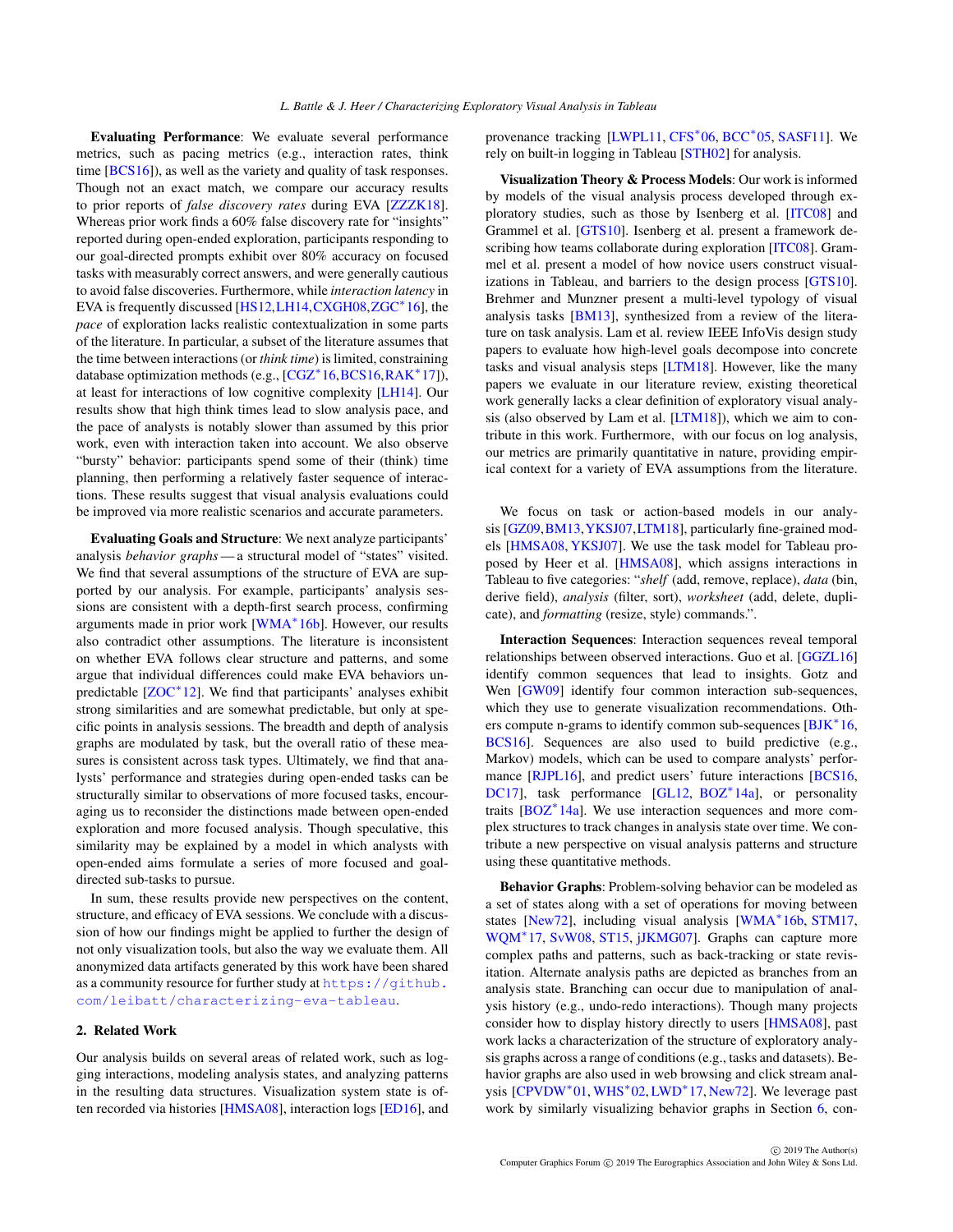<span id="page-2-2"></span>tributing a structural signature for analysis sessions, through which differences in analysis strategies can be measured during EVA.

Insight-Based Evaluations: Insight-based evaluations attempt to catalog "insights" generated through open-ended visualization use [\[SND05,](#page-14-14) [SNLD06,](#page-14-15) [LH14,](#page-13-4) [GGZL16,](#page-12-9) [ZZZK18\]](#page-14-1). These methods collect qualitative data about the EVA process, which researchers code and analyze. While useful for identifying meaningful cognitive events, the veracity of reported insights must be evaluated with care. However, having participants engage in open-ended exploration without clear goals and encouraging them to verbalize all insights that come to mind may decrease accuracy in visual analysis tasks. We use directed task prompts representative of visual analysis tasks that commonly occur during EVA, ranging from focused EVA tasks with verifiable answers to more open-ended, but still goal-directed, tasks. These tasks were identified through our literature review. We evaluate analysts' performance and analysis strategies, and compare with prior insight-based studies.

## 3. Themes in the EVA Literature

Through a review of the EVA literature we identify and discuss three major themes that appear frequently throughout: exploration *goals*, *structure*, and *performance*. We then present a summary definition of EVA based on our findings.

## 3.1. Review Methodology

We utilized the following paper selection method for our review:

- 1. Papers that analyze or design for EVA contexts were selected.
- 2. Papers described or referenced by papers from step 1 as also analyzing or designing for EVA were selected.
- 3. Tasks or topics from papers from step 1 that were described as relevant to EVA were identified. Task relevance suggested by paper authors *or* study subjects was considered (e.g., subjects' comments observed by Alspaugh et al. [\[AZL](#page-12-2)<sup>∗</sup> 19]). Then relevant, well-known papers that also discuss these tasks and topics were identified, such as the work by Kandel et al. [\[KPHH12\]](#page-13-14). These papers are only used to provide context, other irrelevant tasks or topics from these papers are excluded from our review.

Step 1 yielded 39 papers and step 2 yielded 2 papers [\[HS12,](#page-13-3) [Shn96\]](#page-14-16) for review. Step 3 Yielded 7 papers to provide additional context for specific EVA topics and tasks [\[Lam08,](#page-13-15)[HMSA08,](#page-13-1)[KS12,](#page-13-16) [PC05,](#page-13-17) [MWN](#page-13-18)<sup>\*</sup>19, ZOC<sup>\*</sup>12, KPHH12]<sup>[†](#page-2-0)</sup>.

The selected papers were reviewed to identify major themes, and three themes emerged: EVA goals, structure, and performance. These themes occurred most frequently across the selected papers, and often as core priorities, for example Battle et al. prioritize system performance during EVA [\[BCS16\]](#page-12-4), and Lam et al. prioritize understanding analysis goals in various contexts, including EVA [\[LTM18\]](#page-13-0). A subsequent review was made to capture similarities and differences between papers with respect to these themes.

## <span id="page-2-1"></span>3.2. Exploration Goals

Formulation and Evolution of Goals: An oft-stated goal of EVA is the production of new insights or observations from a given

dataset (*insight generation*) [\[ED16,](#page-12-1) [LTM18,](#page-13-0) [jJKMG07,](#page-13-12) [GGZL16,](#page-12-9) [ZGC](#page-14-2)<sup>∗</sup> 16, [ZZZK18,](#page-14-1) [LH14,](#page-13-4) [FPDs12\]](#page-12-3). Lam et al. [\[LTM18\]](#page-13-0) describe the goal of exploration as "Discover[ing] Observation[s]"; however, this goal is vague in comparison to other visual analytic goals. Liu & Heer argue that EVA often "does not have a clear goal state" [\[LH14\]](#page-13-4), which is a popular sentiment in both the visualization [\[Kei01,](#page-13-19)[AZL](#page-12-2)<sup>∗</sup> 19,[RJPL16\]](#page-14-8) and database [\[IPC15\]](#page-13-20) communities. For example, Idreos et al. [\[IPC15\]](#page-13-20) describe EVA as a situation where analysts may not know exactly what they are looking for, but they will know something interesting when they see it. Keim makes a stronger argument: that EVA is *more* effective when the goals are *less* clear [\[Kei01\]](#page-13-19). Alspaugh et al. [\[AZL](#page-12-2)<sup>∗</sup> 19] take this idea even further by saying that exploration does *not* have well-formed goals; once clear goals are formed, the analysis is no longer exploration.

Others take a different view, saying that analysts' goals evolve throughout the course of an EVA session: the analyst starts with a vague goal, and refines and sharpens this goal as they ex-plore [\[RJPL16,](#page-14-8) [GW09,](#page-13-10) [WMA](#page-14-3)<sup>\*</sup>16b]. For example, Wongsupha-sawat et al. [\[WMA](#page-14-3)<sup>\*</sup>16b] describe the evolution of analysts' goals to motivate the Voyager system design: "Analysts' interests will evolve as they browse their data, and so the gallery [of suggested visualizations] must be adaptable to more focused explorations."

Bottom-Up Versus Top-Down Exploration: Exploration is often described as "open-ended", where many of the papers we reviewed equate exploration with at most vaguely defined tasks (e.g., [\[LH14,](#page-13-4) [RJPL16,](#page-14-8) [AZL](#page-12-2)<sup>\*</sup>19, ZGC<sup>\*</sup>16, ZZZK18]): visual analysis performed without an explicit objective, perusing a dataset for interesting observations. Open-endedness seems to be tightly coupled with the notion of *opportunistic* analysis [\[Tuk77,](#page-14-17) [LH14,](#page-13-4) [AZL](#page-12-2)<sup>∗</sup>19, [RJPL16\]](#page-14-8). For example, Alspaugh et al. [\[AZL](#page-12-2)<sup>\*</sup>19] argue that during EVA, "... actions are driven in reaction to the data, in a bottom-up fashion...". Liu & Heer [\[LH14\]](#page-13-4) suggest that "User interaction may be triggered by salient visual cues in the display...". There seems to be an argument in a subset of the literature that exploration must be unconstrained (e.g., by goals or tasks) to allow for an organic "bottom-up" process of uncovering new insights from a dataset.

In contrast, other projects describe scenarios where analysts come to an exploration session with a high-level goal or concrete hypothesis in mind. Liu & Heer [\[LH14\]](#page-13-4) suggest that user interactions during EVA may be "... driven by *a priori* hypotheses...". Gotz & Zhou [\[GZ08\]](#page-13-21) describe a specific example with a financial analyst exploring stock market data to identify and prioritize which stocks to invest in. Perer & Shneiderman [\[PS08\]](#page-13-22) recount examples of domain analysts "trying to sift through gigabytes of genomic data to understand the causes of inherited disease, to filter legal cases in search of all relevant precedents, or to discover behavioral patterns in social networks with billions of people." Fisher et al. [\[FPDs12\]](#page-12-3) study in-depth cases of EVA with three different analysts with specific goals; for example: "Sam is analyzing Twitter data to understand relationships between the use of vocabulary and sentiment." Kalinin et al. [\[KCZ14\]](#page-13-23) describe two motivating scenarios, with users exploring stock data and astronomy data for records (i.e., stocks, celestial objects) with specific properties (e.g., stars with high brightness). Siddiqui et al. [\[SKL](#page-14-0)<sup>\*</sup>16] describe three specific use cases, where scientists, advertisers and clinical researchers struggled to successfully explore their dataset for specific visual

<span id="page-2-0"></span><sup>†</sup> The full list of papers yielded from each step, along with our reasoning for the inclusion of each paper, is provided in the supplemental materials.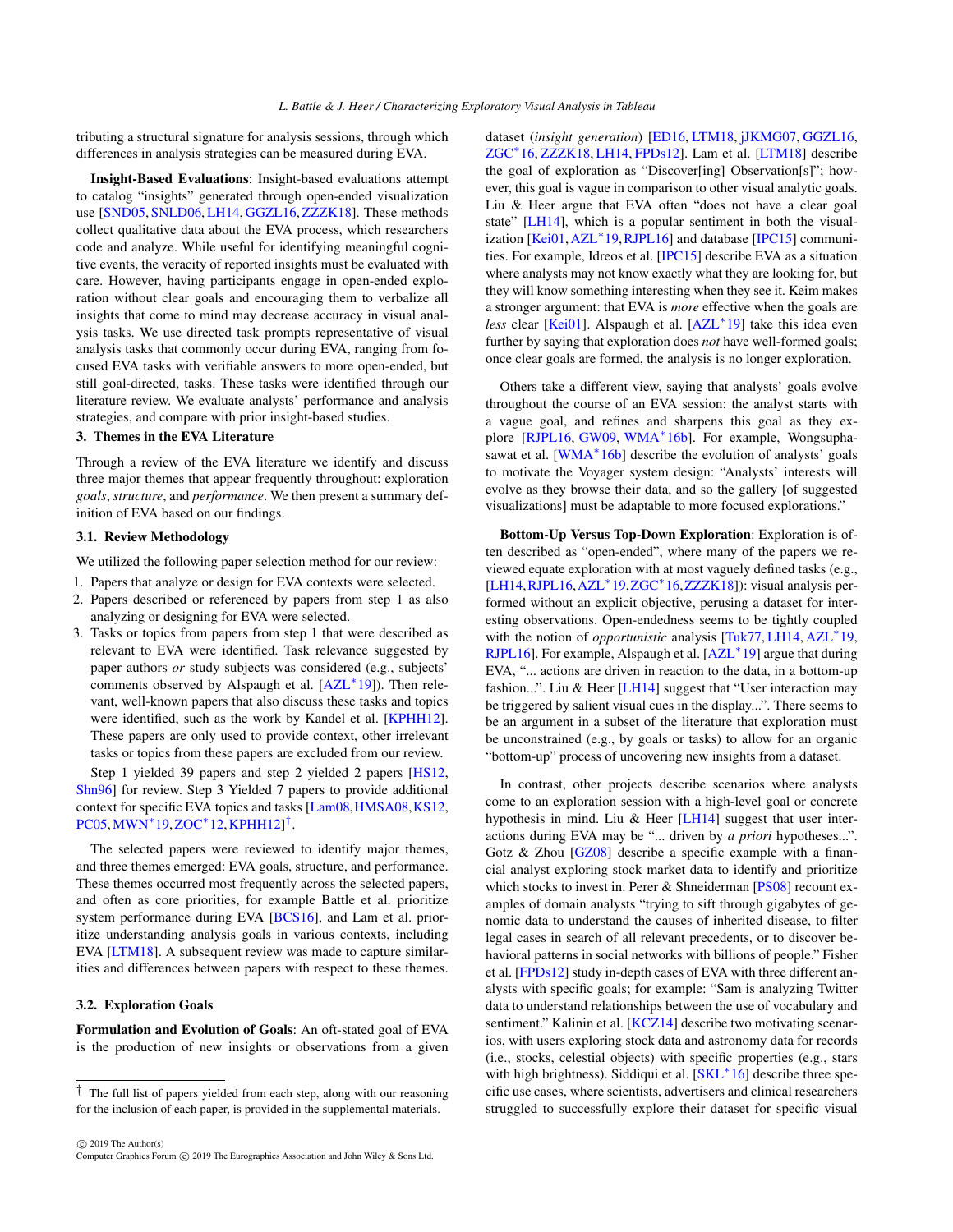<span id="page-3-1"></span>patterns. Zgraggen et al. [\[ZZZK18\]](#page-14-1) motivate the multiple comparisons problem in EVA with the story of "Jean," an employee at a non-profit who is interested in exploring his organization's data to identify the best gift to send to their donors. In all of these examples, analysts are still performing EVA, but with concrete objectives to structure and focus exploration. These examples contradict the assumption of a purely bottom-up analysis strategy during EVA, indicating that, for realistic scenarios, top-down goals (including broader organizational objectives) need to be accounted for.

From our review, we observe that discussions of EVA include a spectrum of goal specifications, from no goals at all, to clear *a priori* goals and/or hypotheses. Analysts' positions within this spectrum may evolve as they learn more about their data. Furthermore, analysts may utilize *both* top-down (i.e., goal-directed) and bottomup (i.e., opportunistic) strategies as they explore [\[RJPL16,](#page-14-8)[LTM18\]](#page-13-0). Thus no one strategy completely represents how exploration unfolds, and *both top-down and bottom-up strategies should be considered* when analyzing and evaluating EVA use cases.

#### <span id="page-3-0"></span>3.3. Exploration Structure

Phases of Exploration: EVA may involve iteration within and oscillation between *phases* of exploration, with analysts pursuing multiple branches of analysis over time [\[DR01,](#page-12-15) [HMSA08\]](#page-13-1). However, the literature is inconsistent in defining exactly what the different phases of EVA are. Both Battle et al. [\[BCS16\]](#page-12-4) and Keim [\[Kei01\]](#page-13-19) assume that EVA follows Shneiderman's information-seeking mantra [\[Shn96\]](#page-14-16): "Overview first, zoom and filter, details on demand". Gotz & Zhou argue that users switch between two phases: browsing and querying of data to uncover insights, and recording their insights (e.g., writing notes) [\[GZ08\]](#page-13-21). Heer & Shneiderman [\[HS12\]](#page-13-3) state that EVA "typically progresses in an iterative process of view creation, exploration, and refinement," where exploration happens at two levels: 1) as users interact with specific visualizations, and 2) in a larger cycle where users explore different visualizations. This concept is echoed by Grammel et al. [\[GTS10\]](#page-13-8). Perer & Sheiderman [\[PS08\]](#page-13-22) say that analysts alternate between systematic exploration (searching with thorough coverage of the data space) and flexible exploration (or open-ended search). Wongsuphasawat et al. make a similar argument, inspired by earlier work [\[Tuk77\]](#page-14-17): "Exploratory visual analysis is highly iterative, involving both open-ended exploration and targeted question answering..." [\[WMA](#page-14-3)<sup>∗</sup> 16b]. The common theme is that EVA involves *alternating between open-ended and focused exploration.*

EVA and Search: Terms like "query" [\[GZ08,](#page-13-21)[LKS13,](#page-13-24) [KJTN14,](#page-13-25) [DPD14,](#page-12-16) [KCZ14,](#page-13-23) [SKL](#page-14-0)<sup>∗</sup> 16], "browse" [\[LH14,](#page-13-4) [GGZL16,](#page-12-9) [BCS16\]](#page-12-4), and "search" [\[KS12,](#page-13-16) [WMA](#page-14-3)<sup>\*</sup>16b, [PS08\]](#page-13-22) are frequently associated with visual exploration. In EVA, users are often searching for novel observations in a dataset, which could inform or validate future hypotheses [\[Kei01](#page-13-19)[,LH14,](#page-13-4)[GZ08,](#page-13-21)[RJPL16,](#page-14-8)[AZL](#page-12-2)<sup>∗</sup> 19[,ZZZK18\]](#page-14-1). Jankun-Kelly et al. [*jJKMG07*] observe that earlier EVA systems "assume" visualization exploration is equivalent to navigating a multidimensional parameter space," essentially a directed search of the parameter space of data transformations and visual encodings— a model subsequently adopted by visualization recommenders such as Com-passQL [\[WMA](#page-14-18)<sup>\*</sup>16a] and Draco [\[MWN](#page-13-18)<sup>\*</sup>19]. Perer & Shneiderman [\[PS08\]](#page-13-22) make a similarly strong connection between EVA and search by incorporating support for what they call "systematic exploration," an exploration strategy that "guarantees that all measures, dimensions and features of a data set are studied." Oth-ers [\[DPD14,](#page-12-16) [KCZ14,](#page-13-23) [VRM](#page-14-19)<sup>\*</sup>15, [SKL](#page-14-0)<sup>\*</sup>16, [DHPP17\]](#page-12-17) propose techniques to automatically search the data space for interesting data regions or collections of visualizations for the user to review. The idea of searching for insights shares strong similarities with Pirolli & Card's Information Foraging loop [\[PC05\]](#page-13-17), in particular the "Read and extract" action, where users extract observations or "evidence" that may "trigger new hypotheses and searches". Thus existing models of search behavior may play an important role in understanding behavioral patterns and analysis structure in EVA.

Analysis Tasks: Analysts seem to decompose their analyses into smaller tasks and subtasks [\[GZ08,](#page-13-21) [RJPL16,](#page-14-8) [AES05\]](#page-12-18), where tasks may be re-used across datasets [\[PS08\]](#page-13-22). In the literature, we observe a consensus that EVA involves specific low-level visual analytics tasks and that specific classes of tasks occur frequently in EVA:

- understanding data correctness and semantics [\[PS08,](#page-13-22) [AZL](#page-12-2)<sup>∗</sup> 19, [KS12\]](#page-13-16) (overlaps with "profiling" [\[KPHH12\]](#page-13-14)),
- characterizing data distributions and relationships [\[Tuk77,](#page-14-17)[PS08,](#page-13-22) [IPC15,](#page-13-20) [SKL](#page-14-0)<sup>∗</sup> 16, [AZL](#page-12-2)<sup>∗</sup> 19, [ZZZK18,](#page-14-1) [CGZ](#page-12-6)<sup>∗</sup> 16, [KS12,](#page-13-16) [SKL](#page-14-0)<sup>∗</sup> 16, [AES05\]](#page-12-18) (overlaps with"profiling" and "modeling" [\[KPHH12\]](#page-13-14)),
- analyzing causal relationships [\[PS08,](#page-13-22) [HS12,](#page-13-3) [STH02\]](#page-14-6) (overlaps with "modeling" [\[KPHH12\]](#page-13-14)),
- hypothesis formulation and verification [\[PS08,](#page-13-22) [Kei01,](#page-13-19) [LH14,](#page-13-4) [RJPL16,](#page-14-8)[SKL](#page-14-0)<sup>∗</sup> 16,[AES05,](#page-12-18)[AZL](#page-12-2)<sup>∗</sup> 19],
- and decision making [\[RJPL16,](#page-14-8)[RAK](#page-13-5)<sup>∗</sup> 17,[KJTN14\]](#page-13-25).

For example, Stolte et al. [\[STH02\]](#page-14-6) describe EVA as the process of "extract[ing] meaning from data: to discover structure, find patterns, and derive causal relationships." In similar spirit, Perer & Shneiderman [\[PS08\]](#page-13-22) argue that during EVA, analysts seek to "...understand patterns, discern relationships, identify outliers, and discover gaps." Alspaugh et al. [\[AZL](#page-12-2)<sup>∗</sup> 19] find that analysts describe several of their own activities as exploration activities, which were re-classified by Alspaugh et al. as understanding data semantics and correctness or characterizing data distributions and relationships.

Interactions: EVA involves sequences of small, incremental steps (i.e., interactions) to formulate and answer questions about the data [\[HMSA08,](#page-13-1) [GW09,](#page-13-10) [WMA](#page-14-3)<sup>\*</sup>16b]. Iteration could manifest as multiple interactions with the same data/visualization state, or a move to a new state. Interactions play an integral role in helping analysts explore their data [\[YKSJ07,](#page-14-7)[HS12,](#page-13-3)[jJKMG07,](#page-13-12)[PSCO09\]](#page-13-26). For example, Jankun-Kelly et al. argue that "... the interaction with both the data and its depiction is as important as the data and depiction itself" [\[jJKMG07\]](#page-13-12). Intuitively this makes sense, as (inter)actions are the building blocks to complete low-level EVA tasks [\[GZ08\]](#page-13-21).

Predictability: EVA is also described as "unpredictable" [\[STH02\]](#page-14-6), where it may be unclear what the user will do throughout an EVA session. Many factors may influence predictability. A critical question is whether analysts will produce similar results when performing similar EVA tasks. If analysts approach an EVA task differently, then the outcomes will be hard to predict. If analysts arrive at similar answers, with notable overlap in strategies, then there may be opportunities to predict future outcomes [\[DC17,](#page-12-11) [BCS16\]](#page-12-4). Ziemkiewicz et al. [\[ZOC](#page-14-4)<sup>\*</sup>12] argue that differences in users' individual experiences drive differences in analysis outcomes with vi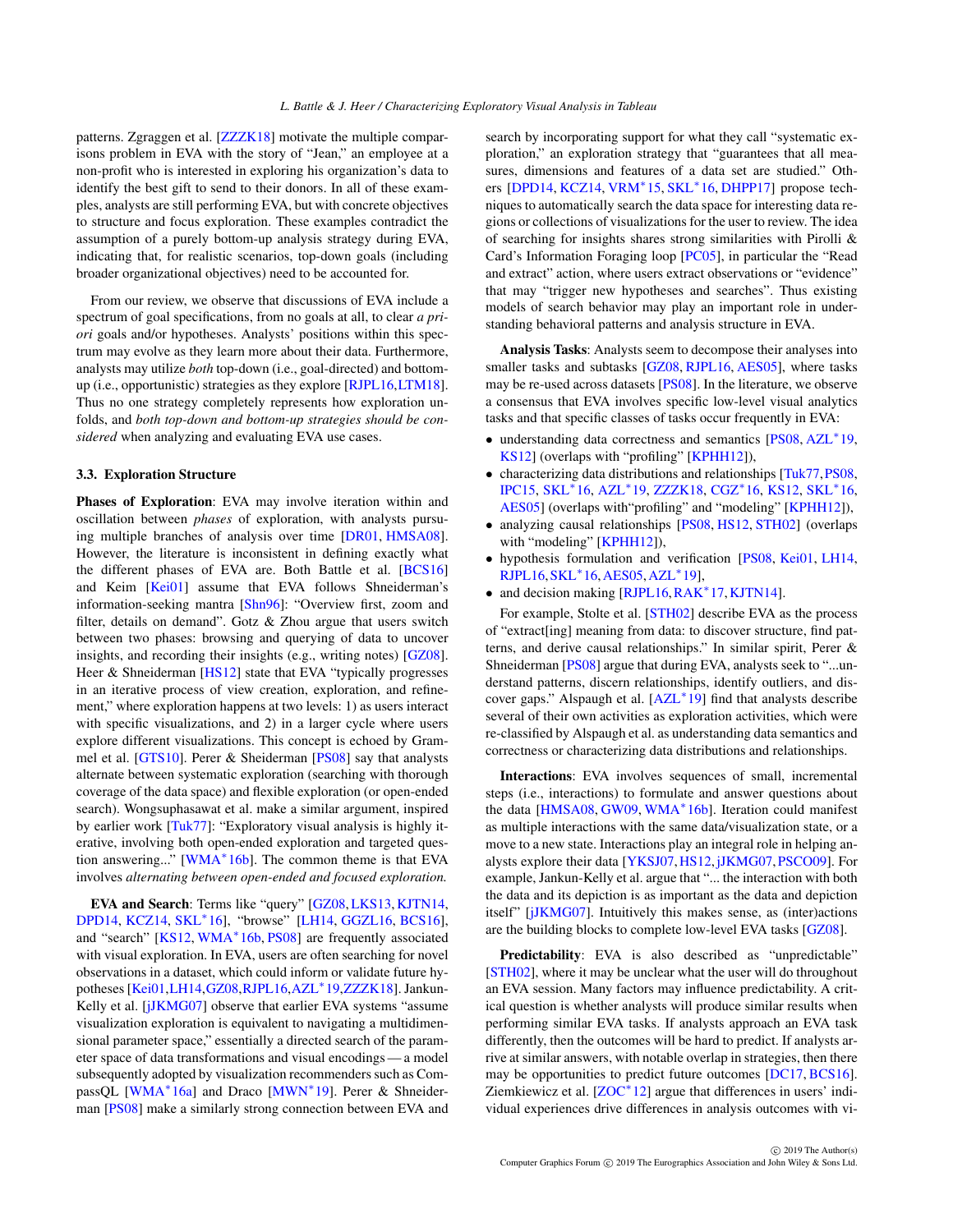<span id="page-4-1"></span>sual analysis tools. It is unclear whether analysts generally utilize similar analysis sequences during EVA, or arrive at similar answers to EVA tasks and subtasks, requiring further investigation.

## <span id="page-4-0"></span>3.4. Exploration Performance

An ambitious goal of visual analytics is to support "fluent and flexible use of visualizations at rates resonant with the pace of human thought" [\[HS12\]](#page-13-3). Liu & Heer divide [\[LH14\]](#page-13-4) this goal into two specific research questions: "... understanding the rate of cognitive activities in the context of visualization, and supporting these cognitive processes through appropriately designed and performant systems." Here we discuss themes in the literature focused on measuring, supporting and improving: 1) the exploration pace and accuracy of end users and 2) the performance of EVA systems.

Pacing and Analyst Performance: A number of methods have been developed to measure the pace of exploration. Interaction rate, or the number of interactions performed per unit time, is a common measure of exploration pacing [\[LH14,](#page-13-4) [ZZZK18,](#page-14-1) [FPH19\]](#page-12-19). Insight generation rate is also a prominent pacing metric, particularly for open-ended exploration tasks [\[ED16,](#page-12-1)[LH14,](#page-13-4)[GGZL16,](#page-12-9)[ZGC](#page-14-2)<sup>∗</sup> 16, [ZZZK18\]](#page-14-1). Feng et al. [\[FPH19\]](#page-12-19) propose new metrics, such as exploration uniqueness, to capture more nuanced information from casual, open-ended exploration sessions on the web.

Several observations regard how users' selection of interactions can affect exploration pacing. Guo et al. [\[GGZL16\]](#page-12-9) find that more exploration-focused interactions lead to more insights being gen-erated. More broadly, Lam [\[Lam08\]](#page-13-15) observes that high cognitive load can impact visual analytic performance. Extrapolating from this observation, high cognitive load interactions, such as writing a SQL query, could lead to a slower exploration pace.

Zgraggen et al. [\[ZZZK18\]](#page-14-1) argue that not only the number of insights, but also the quality of insights are critical to gauging the effectiveness of EVA. Their study finds a 60% rate of false discoveries (i.e., insights that do not hold for the population-level data) for unconstrained, open-ended exploration by novices. They ultimately argue that EVA systems should help users formulate a reliable mental model of the data, for example more accurate insights.

Wongsuphasawat et al. [\[WMA](#page-14-3)<sup>\*</sup>16b] evaluate the number of unique data attribute combinations explored by users, to gauge whether exploration sessions increase in breadth when users are provided with useful visualization recommendations. Though not a direct pacing metric, exploration breadth can contribute to an overall understanding of analysts' performance.

System Performance: We note a general consensus within both the database and visualization communities that response time latency is a critical performance measure for EVA systems. For example, Liu & Heer  $[LH14]$  observe that high response time latencies (500ms or longer) can impede exploration performance and progress, where analysts may be more sensitive to high latencies for some interactions (e.g., brush filters) over others (e.g., zooming). Zgraggen et al. [\[ZGC](#page-14-2)<sup>\*</sup>16] observe similar outcomes when evaluating progressive visualizations. Idreos et al. [\[IPC15\]](#page-13-20) survey a range of database projects focused on optimization and performance for EVA contexts, and also observe that response time latency is the primary performance measure within these projects.

To study the effects of latency, both Liu & Heer [\[LH14\]](#page-13-4) and Zgraggen et al. [\[ZZZK18\]](#page-14-1) inject latency into EVA systems and measure the resulting interaction rates of analysts to gauge system performance. The idea is that latency will likely slow the user's exploration progress, resulting in fewer interactions over time. Crotty et al. [\[CGZ](#page-12-6)<sup>\*</sup>16] propose optimizations to reduce system latency for big data EVA contexts, in an effort to improve interaction rates. Rather than measuring interaction rates, one can instead measure the average or worst case latencies observed per interaction, which several database research projects utilize to evaluate optimizations for EVA systems [\[CXGH08,](#page-12-5) [KJTN14,](#page-13-25) [BCS16,](#page-12-4) [CGZ](#page-12-6)<sup>\*</sup>16, [RAK](#page-13-5)<sup>\*</sup>17].

To measure effects over an entire EVA session, alternative metrics include total exploration time (i.e., the duration of a single EVA session) [\[DPD14,](#page-12-16) [FPH19\]](#page-12-19), and total user effort (i.e., total interactions performed) [\[DC17,](#page-12-11)[DPD14,](#page-12-16)[GW09,](#page-13-10)[FPH19\]](#page-12-19). These metrics are often utilized to gauge whether recommendation-focused optimizations help users to spend less time and effort exploring the data to achieve their analysis goals [\[DPD14\]](#page-12-16).

Pacing Optimization Constraints: Multiple projects further constrain EVA system optimization by not only positing latency constraints (e.g., system response time latencies under 500ms), but also assuming a *rapid pace* of exploration, where users quickly perform successive interactions. For example, Gotz & Zhou [\[GZ08\]](#page-13-21) argue that "During a visual analytic task, users typically perform a very large number of activities at a very fast pace," implying that users perform interactions quickly during most visual analytic tasks (including EVA). Narrowing the scope to EVA, Fisher et al. [\[FPDs12\]](#page-12-3) argue that "In exploratory data visualization, it is common to rapidly iterate through different views and queries about a data-set." In a more recent example, Battle et al. [\[BCS16\]](#page-12-4) deploy new optimizations to reduce response time latency for panand-zoom applications by prefetching data regions (i.e., data tiles) that the user may pan or zoom to next. Battle et al. argue that due to the presumably fast pace of EVA, the system "... may only have time to fetch a small number of tiles before the user's next request," motivating a need for accurate and efficient prediction and prioritization of the set of tiles to prefetch before the user's next interaction. This work seems to argue that due to the fast pace of EVA, the time between interactions (or *think time*) is restricted, limiting how we deploy sophisticated (e.g., predictive) optimizations for EVA.

## 3.5. Synthesized Definition of EVA

Exploratory data analysis (or EDA, originally coined by John Tukey [\[Tuk77\]](#page-14-17)) encompasses the tasks of learning about and making sense of a new dataset. We define *exploratory visual analysis* (or EVA) as a subset of exploratory data analysis, where visualizations are the primary output medium and input interface for exploration. EVA is often viewed as a high-level analysis goal, which can range from being precise (e.g., exploring an existing hypothesis or hunch) to quite vague (e.g., wanting to find something "interesting" in the data). During EVA, the analyst updates and refines their goals through subsequent interactions with and manipulation of the new dataset. Due to the inherent complexity in accomplishing highlevel exploration goals, analysts often decompose their exploration into a series of more focused visual analysis subtasks, which in turn could be partitioned further into smaller subtasks, and so on. Several visual analysis subtasks are commonly associated with EVA: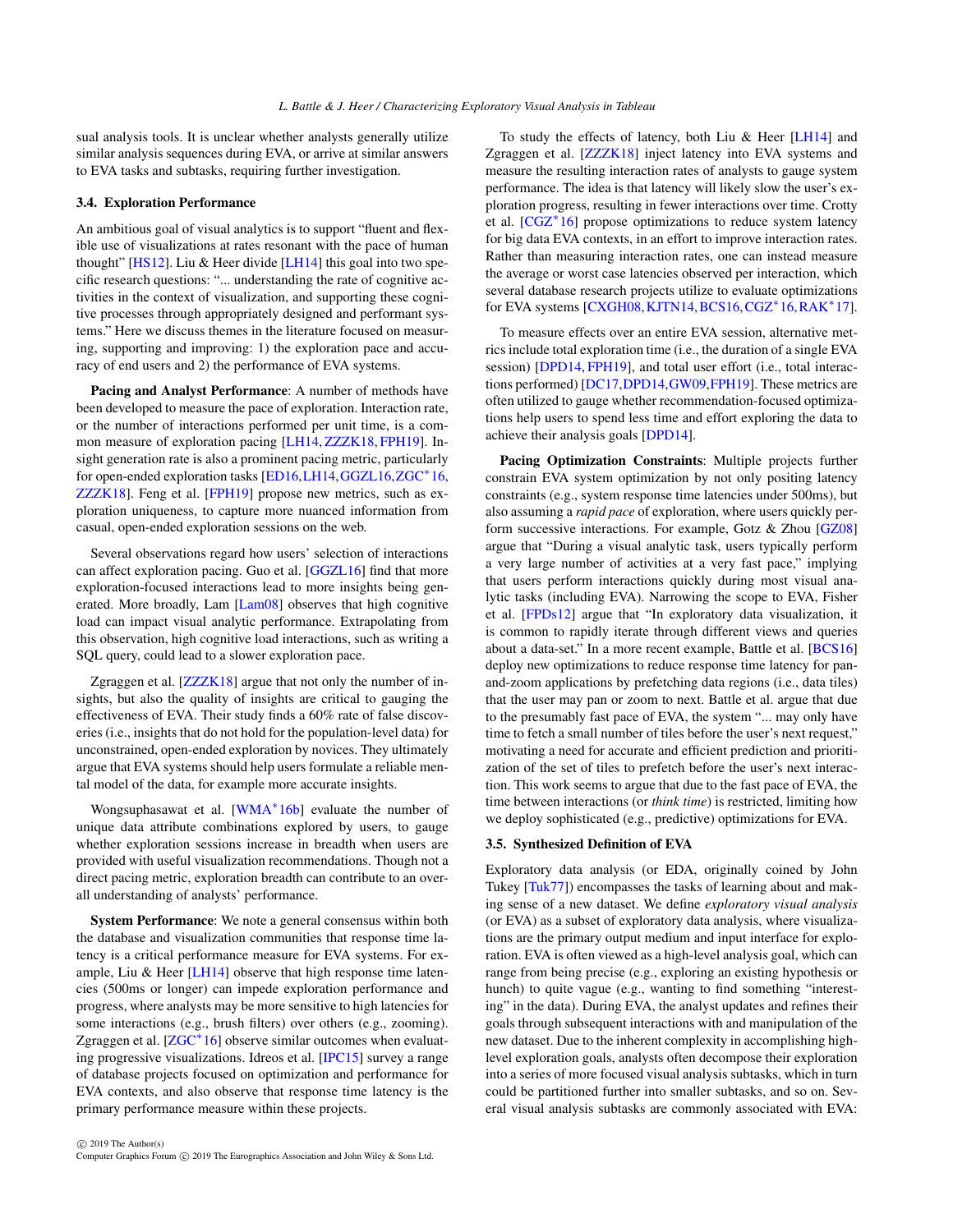<span id="page-5-3"></span>assessing the quality and semantics of the data, discovering underlying relationships and statistical distributions within the data, formulating and verifying hypotheses, and evaluating causality or more complex models on the data. These subtasks are not unique to EVA, but occur often during EVA contexts nonetheless, and range from being more focused (i.e., data quality assessment) to more open-ended (i.e., causality analysis and modeling).

We note that this definition is quite broad, revealing a lack of precision and consistency in how EVA is discussed in the literature.

# <span id="page-5-0"></span>3.6. Summary

We now summarize our review and posit research questions, focusing on topics that lack consensus or corroborating evidence.

Goals Summary: Discrepancies across the literature suggest that we lack a shared definition that covers the various ways EVA goals are formulated. Analysts who perform EVA may come to it with a clear intent (i.e., explicit goals and tasks), with no clear intent (i.e., no pre-conceived goals or tasks), or somewhere in between (i.e., vague goals, a few initial tasks). As such, it seems beneficial to account for both top-down (i.e., focused) and bottom-up (i.e., opportunistic) exploration strategies when evaluating EVA behavior. We utilize these insights in the design of our exploratory study.

Structure Summary: Prior work suggests that actions and tasks during EVA are not purely opportunistic: exploration behavior is not only dependent on what is observed from the data, but also on the analyst's goals and experience [\[PS08,](#page-13-22) [RJPL16\]](#page-14-8). Analysts may incorporate concrete analysis steps or tasks that they have performed in the past. However, analysts may select among these tasks opportunistically, based on what they observe in the data. Thus exploration sessions appear to have some structure to them, though the discrepancies in the literature make it difficult to reason about what structural properties to expect for a specific exploration use case (i.e., for real log data collected from a study on EVA). Here, we focus on two specific aspects of EVA structure, organization and overlap (or predictability):

- (S1): How are focused and open-ended EVA sessions organized (e.g., are they breadth- or depth-oriented)? (Section [6.2\)](#page-9-0)
- (S2): How predictable are participants' EVA paths, given differences in task specificity/open-endedness? (Section [6.3\)](#page-9-1)

Performance Summary: We find consensus around popular performance metrics for EVA (interaction rates, response time latency) and their outcomes (latency hinders exploration). However, more recent metrics and assumptions have only been measured in a limited number of experiments: the accuracy of insights, and exploration breadth, uniqueness, and pace. We focus on two metrics in our performance analysis, accuracy and pacing:

- (P1): How does the accuracy of EVA compare for focused, goaldirected EVA? (Section [5.1\)](#page-7-0)
- (P2): How does the pace of EVA influence available time for deploying system optimizations? (Section [5.2\)](#page-8-1)

## 4. Exploratory Study Design

Our literature review answers some questions, but also produces new ones. To further investigate our research questions in Section [3.6,](#page-5-0) we designed an exploratory study of analysis behavior.

Our goal in the study design is to capture realistic visual analysis behavior during specific analytic subtasks relevant to EVA. To ensure that participants could use a familiar tool, we selected the commercial tool Tableau for analysis. Even one commercial tool can still provide useful insights into the strategies and needs of end users [\[GTS10,](#page-13-8) [HMSA08,](#page-13-1) [BDM](#page-12-20)<sup>\*</sup>18]. Therefore, we focused our efforts on this one tool, allowing us ensure it was properly instrumented, designing realistic visual analysis subtasks for analysis, and recruiting local analysts with Tableau experience to participate. We discuss the limitations of our study design in Section [4.6.](#page-7-1)

## 4.1. Participants

We recruited participants via university mailing lists and local Tableau User Groups (e.g., message boards, meet-ups). 27 Tableau users participated in the study (10 male, 17 female, age 23-47 years). 22 participants were recruited from our university campus, 5 from our metropolitan area. Participants had no prior experience with the study datasets, and used Tableau either for work, or through classes. Participants varied widely in Tableau and data analysis experience, from just learning Tableau (including 13 students) to seasoned veteran analysts to Tableau power users.

## 4.2. Protocol

Participants completed an initial survey online. Qualifying participants completed a 90-120 minute in-person session (on campus, or at their workplace), consisting of: 1) study overview and consent form; 2) 5 minute warm-up with Tableau on a movies dataset; 3) 30 minute analysis block with one dataset; 4) 30 minute block with another dataset; and 5) exit survey. Analysis blocks included a 5 minute warm-up for the given dataset. Task sheets were provided, with 4 visual analysis subtasks to complete per block (8 total). Subtask prompts were printed for participants, as well as a dataset supplement document defining the data attributes, and a map of the USA. Participants were allowed to take notes, if desired, and were compensated with a \$25 Amazon gift card. A 15-inch Macbook Pro with Tableau Desktop pre-installed was provided to participants. Datasets were loaded directly into Tableau Desktop 10.3 (the latest version that supported the logging features required for analysis).

## 4.3. Datasets

We evaluate three real-world datasets, selected for similar complexity, sufficiently large size to simulate large-scale analysis, relevance to real-world questions (irrelevant attributes were removed). Furthermore, we selected datasets used in previous studies of visual analysis and exploration behavior: flight performance data [\[LH14\]](#page-13-4), wildlife strikes [\[WMA](#page-14-3)<sup>\*</sup>16b], and weather data [\[KH18\]](#page-13-27).

- 1. FAA (31 columns, 34.5M rows,  $5.36GB$ <sup>†</sup>: recorded flights, with itinerary (destination, distance, etc.) and performance measures (arrival delays, cancellations, etc.).
- 2. Weather (35 columns, 56.2M rows,  $3.53GB$ )<sup>[§](#page-5-2)</sup>: daily weather station reports, containing measures (precipitation, temperature, etc.) and observed phenomena (e.g., tornados, ground fog, etc.)

<span id="page-5-1"></span><sup>‡</sup> https://www.transtats.bts.gov/Tables.asp?DB\_ID=120

<span id="page-5-2"></span><sup>§</sup> https://www.ncdc.noaa.gov/ghcn-daily-description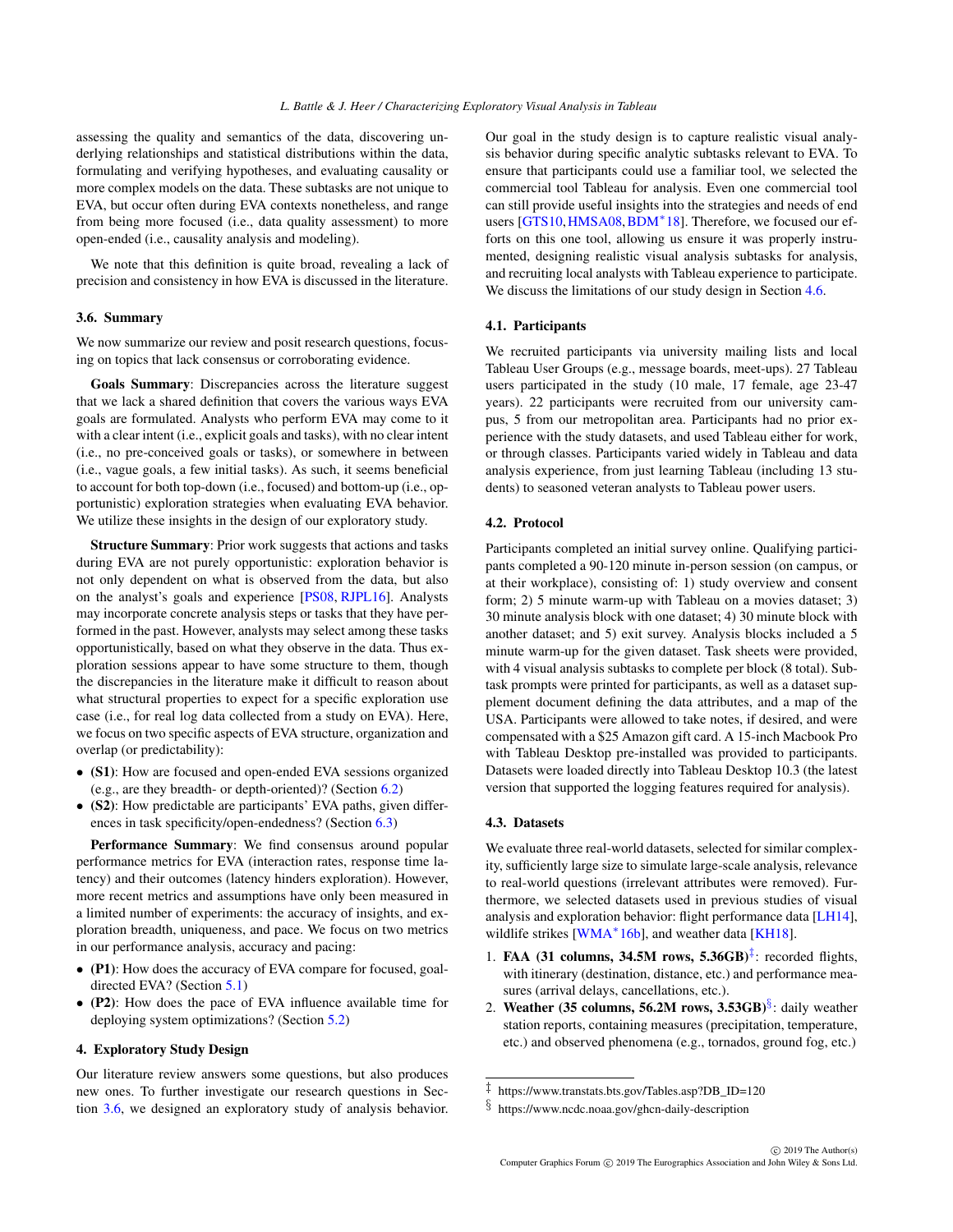<span id="page-6-2"></span><span id="page-6-1"></span>

| Dataset            | Subtask        | Prompt                                                                                                |
|--------------------|----------------|-------------------------------------------------------------------------------------------------------|
| <b>Birdstrikes</b> | T <sub>1</sub> | Consider these four parts of the aircraft: engine 1 ([Dam Eng1]), engine 2 ([Dam Eng2]), the          |
|                    |                | windshield ([Dam Windshield]), and wing/rotor ([Dam Wing Rot]). Which parts of the aircraft           |
|                    |                | appear to get damaged the most?                                                                       |
| <b>Birdstrikes</b> | T <sub>2</sub> | Which aircraft classes ([Ac Class]), if any, appear to be more susceptible to damage ([Damage])       |
|                    |                | from animal strikes? Note that [Damage] also records when no damage has occurred.                     |
| <b>Birdstrikes</b> | T <sub>3</sub> | What relationships (if any) do you observe involving weather conditions ([Precip], [Sky]) and         |
|                    |                | strike frequency, or counts over time ([Incident Date])?                                              |
| <b>Birdstrikes</b> | T4             | What are the most common conditions for an animal strike? Note that this is not limited to            |
|                    |                | weather conditions, any dataset columns that are interesting to you can be included.                  |
| <b>FAA</b>         | T1             | How do cancelled flights ([Cancelled]), diverted flights ([Diverted]), and delayed flights            |
|                    |                | ([ArrDelay], [DepDelay]) compare in terms of counts or frequency?                                     |
| <b>FAA</b>         | T <sub>2</sub> | What patterns (if any) do you observe in the count of flights over time ([FlightDate])? If any        |
|                    |                | patterns are observed, what deviations (if any) do you see for individual airlines ([UniqueCarrier])? |
| <b>FAA</b>         | T <sub>3</sub> | What relationships (if any) do you find involving flight distance ([Distance]) and arrival            |
|                    |                | delays ([ArrDelay])?                                                                                  |
| FAA                | T <sub>4</sub> | Suppose Delta Airlines wants to expand 3 airports. Based on your analysis of the data, which          |
|                    |                | 3 airports would you recommend to Delta Airlines (airport code DL)? Existing Delta Airlines           |
|                    |                | airports, and/or airports that Delta doesn't cover, can be included in your analysis.                 |
| Weather            | T1             | Consider the following weather measurements: Heavy Fog ([Heavy Fog]), Mist ([Mist]),                  |
|                    |                | Drizzle ([Drizzle]), and Ground Fog ([Ground Fog]). Which measurements have more data?                |
|                    |                | Which weather measures (if any) would you remove from the dataset?                                    |
| Weather            | T <sub>2</sub> | How have maximum temperatures ([T Max]) and minimum temperatures ([T Min]) changed                    |
|                    |                | over the duration of the dataset (i.e., over the [Date] column)?                                      |
| Weather            | T <sub>3</sub> | How do the wind ([High Winds]) measurements compare for the northeast and southwest                   |
|                    |                | regions of the US?                                                                                    |
| Weather            | T <sub>4</sub> | What weather predictions would you make for February 14th 2018 in Seattle, and why?                   |

*L. Battle & J. Heer / Characterizing Exploratory Visual Analysis in Tableau*

Table 1: *Visual analysis subtask prompts given to participants for each dataset.*

3. Birdstrikes (94 columns, 173K rows, 91MB)<sup>[¶](#page-6-0)</sup>: incidents of aircraft (e.g., airplanes) striking wildlife (e.g., deer, birds), with contextual details (e.g., weather conditions, total struck, etc.).

## 4.4. Visual Analysis Subtasks

The goal of this study is to better understand analysts' visual analytic behavior at fine granularity, with respect to EVA contexts. To support a "micro-analysis" of visual analysis behavior during EVA, we focus on specific subtasks that may occur during EVA sessions, according to our literature review in Section [3.3.](#page-3-0)

Selecting Visual Analysis Subtasks: We find in Section [3.3](#page-3-0) that analysts utilize both a top-down and bottom-up exploration approach, which often includes performing multiple, focused subtasks. We find that a variety of subtasks are observed during EVA, including tasks that are not traditionally associated with EVA. Though the precise order of these subtasks may vary from analyst to analyst, there does appear to be a common progression through the different subtask types that maximizes the effectiveness of an EVA session. First, analysts explore to learn the data's structure and semantics, which lays the foundation for understanding more complex structures and phenomena in the data. Then analysts look for statistical patterns and relationships between different data variables. Given a basic understanding of the relationships between variables, analysts can then move to deeper exploration, tied to more complex subtasks such as causality analysis, forecasting, and decision making. We treat these visual analysis subtasks as separate categories, and design study tasks for each: 1) data quality assessment (T1); 2) evaluation of patterns and relationships between variables (T2, T3); and 3) causality and prediction analysis (T4, open-ended). All subtasks are listed in Table [1.](#page-6-1)

Ordering Subtasks: Given that learning effects are a natural part of the EVA process — and our aim to study realistic EVA behavior — we decided to have all participants complete subtasks in the same order (T1, T2, T3, T4), dictated by the natural order of their respective categories. For example, data quality assessment (T1) is often performed before causality analysis (T4) [\[KPHH12\]](#page-13-14).

Managing Complexity: To ensure adequate breadth for analysis, multiple factors of complexity were balanced across subtasks: 1) total attributes analyzed per dataset, 2) diversity of attributes across subtasks (e.g., temporal versus spatial, dimensions versus measures), 3) relevance of subtasks to real-world equivalents. The complexity of all subtasks within a category (T1, T2, etc.) were balanced across the three datasets.

Subtask Durations: Zgraggen et al. asked participants to per-form open-ended EVA tasks for 15 minutes [\[ZZZK18\]](#page-14-1), where participants wrote down every insight they found. Given our more focused subtasks and less rigid recording, we chose shorter durations: 7 for the (simpler) subtasks T1-T3, and 9 minutes for the more open-ended subtask T4. We verified through pilots that these subtasks could easily be completed within these time frames before conducting the study.

<span id="page-6-0"></span><sup>¶</sup> https://wildlife.faa.gov/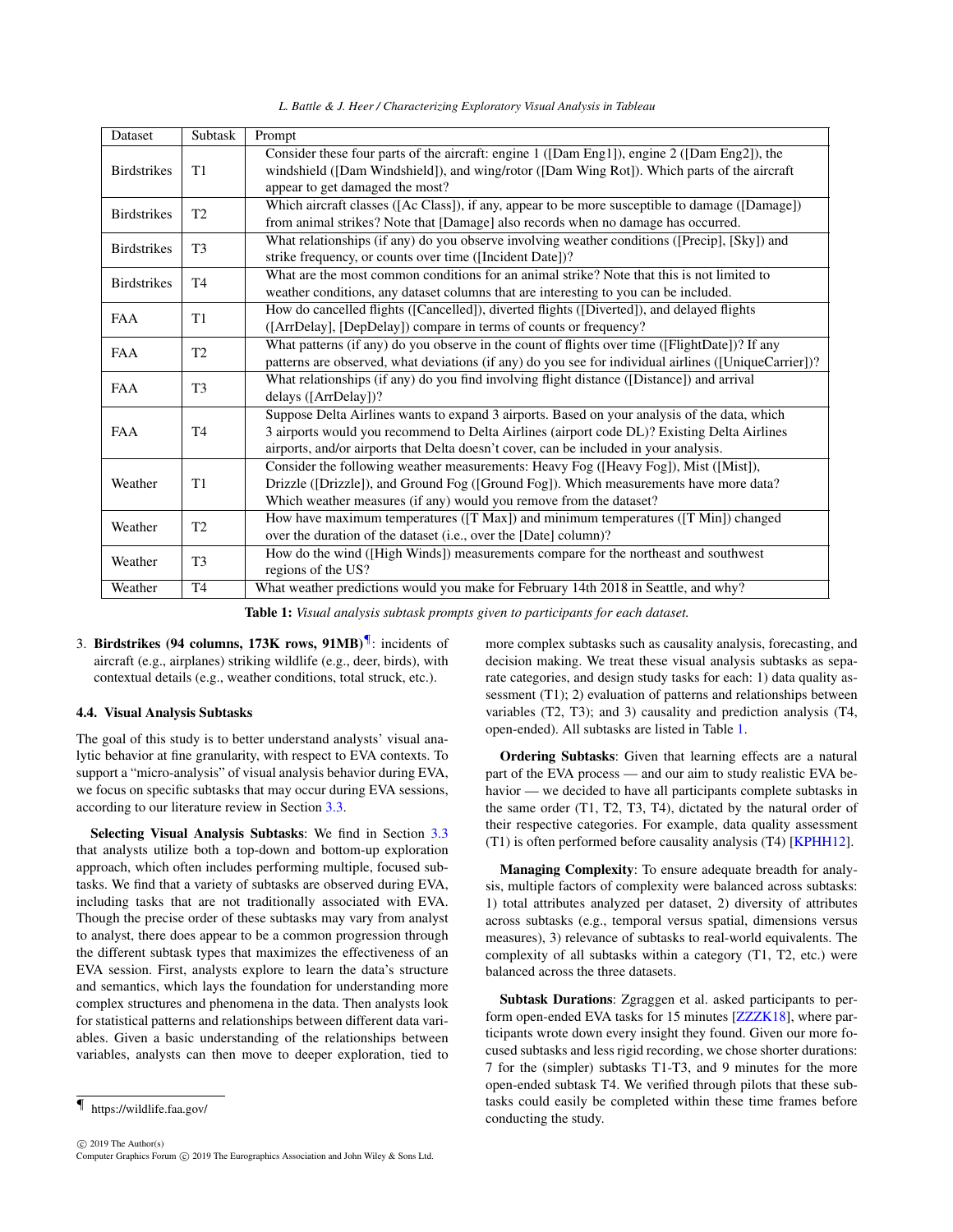# <span id="page-7-4"></span>4.5. Data Collection & Processing

Data Sources: We collected raw logs from Tableau Desktop and Tableau Data Engine (or TDE, an internal database system). Screen capture was also recorded to contextualize our log analysis. Data from one participant was removed due to experiment error.

Interactions: All events were extracted from the logs and compared with the screen capture to identify interactions (e.g., add attributes to shelf, change mark type, etc.). These events were then labeled with established interaction types [\[HMSA08\]](#page-13-1).

Shelf State and Visual Encodings: Tableau automatically records shelf state (Row, Column, Filter, and Encoding shelves). These entries were extracted and then stored with their corresponding interactions in a larger master log (matched via timestamps).

Data Transformations and Queries: Data transformations were extracted from Tableau shelf state (e.g., sum:snow, count:damage), as well as TDE logs. Tableau uses a separate query language to interact with the TDE. We developed a parser for the Tableau queries to perform the parameter extraction.

#### <span id="page-7-1"></span>4.6. Study Design Limitations

Our study design differs significantly from previous studies of EVA behavior, which generally preserve the natural structure of entire exploration sessions, rather than capturing a series of focused subtasks. Our analysis does not capture a completely faithful representation of EVA, but instead simulates (some of) its individual parts. Understandably, this design will not allow us to make high-level inferences about EVA behavior. However, what we lose in contextual accuracy (i.e., capturing complete EVA sessions) we partially make up for in precision (i.e., knowing exactly what subtask is being performed and when). This study design helps us to better understand specific, low-level behavioral patterns, and the significance of these patterns within common visual analysis subtasks that can occur during EVA (as well as other analysis contexts).

We note here that some important aspects of EVA sessions are still preserved in our design, such as selecting subtasks that occur during EVA, and imposing a subtask ordering that aims to maximize the effectiveness of the selected subtasks for EVA contexts. For example, an analyst will not be able to make sense of relationships between data attributes (subtasks T2 and T3) without first verifying their understanding of the individual attributes themselves (subtask T1). Similarly, an analyst will not be able to effectively make predictions or assess causality amongst data attributes (subtask T4) without first identifying and understanding the underlying relationships between them (subtasks T2 and T3).

## 5. Task Performance

We report on the accuracy and pacing of study participants, and compare our results to assumptions in the literature.

#### <span id="page-7-0"></span>5.1. Evaluating Task Completion Rates & Accuracy (P1)

Most participants successfully completed all tasks: Figure [1](#page-7-2) shows the fraction of successful completions for tasks T1-T3 (tasks with measurable correctness). Incorrect answers stemmed from improper analysis, such as failing to consider the low number of longdistance flights for task FAA T3, or including strike records that do

<span id="page-7-2"></span>

Figure 1: *Task performance by dataset, labeled as: correct answer, incorrect answer, or did not finish (incomplete).*

<span id="page-7-3"></span>

Figure 2: *Total answers observed for each dataset and task, and the total participants that arrived at each answer.*

not actually result in damage for Birdstrikes T2. A small number of participants had outwardly correct answers (i.e., similar in text as other participants'), but the observed analysis involved glaring errors; we conservatively labeled these cases as incorrect. Incomplete answers are cases where the participant ran out of time.

Most participants completed tasks on time. When a task was not completed, the cause often involved attempts to use complicated interactions, such as sophisticated filters (e.g., FAA task T1) or complicated grouping and binning operations (e.g., Weather task T3).

Participants provided correct answers: Overall, participants provided accurate responses (Figure [1\)](#page-7-2): 80.6% (116/144) of task sessions had correct answers. Rates per task were 81.3% (39/48) for T1, 91.7% (44/48) for T2, 68.8% (33/48) for T3. For each dataset, over 50% of participants successfully completed all three tasks.

Participants were cautious analysts: We designed two tasks that asked participants to assess relationships between variables for which there was *no clear correlation* (Birdstrikes T3 and FAA T3). We observe the worst case error rate of 25% in FAA T3: 4 incorrect answers out of 16. In all other tasks, ~81% of participants who complete the task provide correct answers. Though not an exact comparison, Zgraggen et al. [\[ZZZK18\]](#page-14-1) observed a 60% false discovery rate when asking participants to explore (i.e., search for) interesting relationships in the data. We believe the higher accuracies in our study stem from our focus on realistic task outcomes from experienced users, rather than all verbalized open-ended observations by novices.

Participants regularly compared visualizations with the raw data, to ensure that the visualizations matched their expectations. Regardless of correctness, participants qualified their answers with comments on their confidence in the rendered results. For task FAA T3, five participants made comments suggesting a distrust of looking only at their visualizations, including one participant who had given an incorrect answer. Two participants said that their hypotheses required further study, two participants commented on the disparity in available data between short and long distance flights, and one participant said the delays for long distance flights did not look "quite right." One participant described how "Just by looking, one might be tempted to say higher distance lower delay, but I wouldn't say that because there's more data for shorter delays," showing the cautious evaluation style adopted by many participants.

Most participants arrive at the same answers: Figure [2](#page-7-3) shows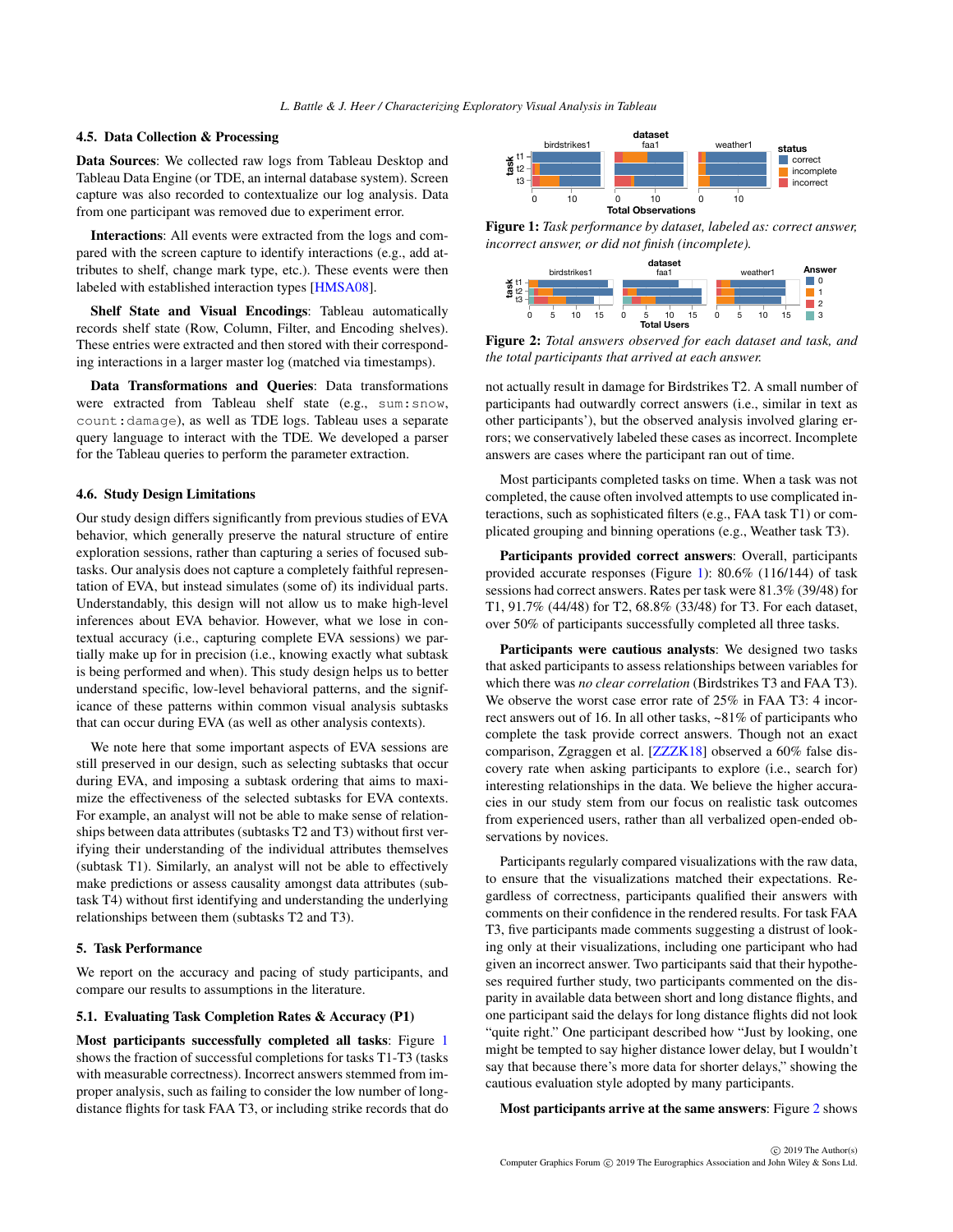<span id="page-8-4"></span><span id="page-8-2"></span>

<span id="page-8-3"></span>Figure 3: *Mean interaction rates and 95% CIs of the mean.*



Figure 4: *Mean think times, with 95% CIs of the mean.*

the total unique answers observed for tasks T1-T3. We observed 1- 4 answers per task. Most participants arrive at the same answer. For example, in the Birdstrikes T1 task, 15 participants conclude that the wing or rotor of aircraft are damaged most often during strikes. In the FAA T3 task, 10 participants conclude that there is no clear relationship between distance and arrival delays.

## <span id="page-8-1"></span>5.2. Evaluating Pacing: Interaction Rate & Think Time (P2)

We observe similar interaction rates across tasks: To assess the effects of task on interaction rate, we fit linear mixed effects models, with task as a fixed effect, and participant and dataset as random effects. We test significance by comparing the full model to a "null" model with the target fixed effect removed (task), using likelihoodratio tests. Figure [3](#page-8-2) plots expected mean interaction rates and 95% confidence intervals. We do not find a significant effect of task on interaction rates  $(\chi^2(3, N = 192) = 2.194, p = 0.533)$ . Thus, interaction rates appear to be independent of task type.

Think times are long: An ambitious goal for EVA systems is to support interaction at the "speed of human thought" [\[HS12,](#page-13-3) [CGZ](#page-12-6)<sup>\*</sup>16]. We seek to better understand the pacing of visual analysis tasks that occur during EVA, where several projects seem to argue that EVA is generally fast-paced [\[GZ09,](#page-13-9) [BCS16,](#page-12-4) [FPDs12\]](#page-12-3). Many systems, particularly from the database community, propose specialized optimizations to improve performance under constrained pacing conditions (i.e., short time between interactions, or *think time* [\[BCS16\]](#page-12-4)). However, the "speed of thought" might involve spans of viewing data, drawing comparisons, and planning next steps. If ample time is available between interactions for data pre-processing, complicated (e.g., predictive) optimizations may not be needed: we can use these think times to deploy simpler optimizations and achieve similar results.

Rendering times and query times in Tableau represent a small fraction of the time between interactions (1% and 14%, respectively). Thus the majority (85%) of this (think) time can be attributed to users (e.g., interpreting visualizations, selecting an interaction, etc.). We operationalize think times as the time from the end of the current interaction to the start of the next one, subtracting query and rendering times. Figure [4](#page-8-3) shows mean think time across tasks. The means are notably high, ranging from 14 to 15 seconds, depending on the task. Median think times are 5-7 seconds, indicating skew. Depending on task, we find that 53-61% of think times are 5 seconds or longer, and 32%-41% are 10 seconds or longer.

Next we consider the mean think times preceding each interaction type (Figure  $5a$ ), which generally fall in the 10-20 second range. Median think times range from 4.7 (undo) to 29 seconds (data-derive). From our study observations, we find that data-derive is of high cognitive complexity, because it involves reasoning about and writing formula expressions. The gap between data-derive and other interactions shows that differences in cognitive complexity can directly impact the pacing of EVA. Lam also finds that high cognitive complexity leads to high interaction costs [\[Lam08\]](#page-13-15), but refers specifically to selecting from a large space of possible interactions. We find that particular interactions with high complexity also lead to high interaction costs.

Consider the ForeCache system [\[BCS16\]](#page-12-4) discussed in Section [3.4,](#page-4-0) which predicts the user's next interaction and fetches the corresponding data. Fetching data in ForeCache takes about 1 second, and users can perform 9 interactions (4 panning and 5 zooming directions). Suppose we observe similar interaction rates as Tableau (median navigation think time is 9 seconds). Without special optimizations, we could simply pre-fetch the data for all 9 potential interactions, one at a time, and with high probability fetch the required data before the user's next interaction. Though hypothetical, this example shows that without the full context of latency and pacing, we may devise unrealistic performance constraints for EVA.

Interactions appear "bursty": We find that participants oscillate between spending relatively more time choosing an interaction, then less time on a subsequent sequence of interactions. Figure [5b](#page-9-3) shows the observed think times for the FAA T4 task, with relatively short think times in light blue, and longer think times in dark blue (i.e., below or above the mean think time for FAA T4, respectively). Shorter think times appear to be clustered together, which we observed across tasks, with participants performing on average 3-4 fast interactions per sequence. These results may suggest that analysts formulate a plan for the next few interactions (i.e., a subtask), and then execute their plans, before deciding what to analyze next.

## <span id="page-8-0"></span>6. The Structure of Analysis Sessions

We now analyze the structure of participants' analyses and compare with existing structural assumptions.

## 6.1. Defining Analysis States & Search Trees

As defined by Wongsuphasawat et al., an analysis state is the *set of attributes currently being analyzed* [\[WMA](#page-14-3)<sup>∗</sup> 16b,[WQM](#page-14-10)<sup>∗</sup> 17], for which a user may specify visual encodings, apply filters, or group and aggregate the data. Interactions with Tableau can add to, remove from, or otherwise modify the current attribute set, producing new analysis states. We first construct a raw graph of all states and interactions Each time a participant adds a new attribute to the current visualization, a *forward edge* is included in the raw graph from the current attribute set to the new (larger) attribute set. When attributes are removed, a *backward edge* is included in the graph from the current attribute set to the new (smaller) set. We then remove the backward edges and self-loops to form *search trees*. Figure [6a](#page-9-4) shows the raw graph for one participant from task Weather T4. We create a new state for each observed attribute set, and a directed edge between corresponding states for each interaction. Edge color encodes interaction type, and width repeated interactions. Figure [6b](#page-9-5) shows an example search tree.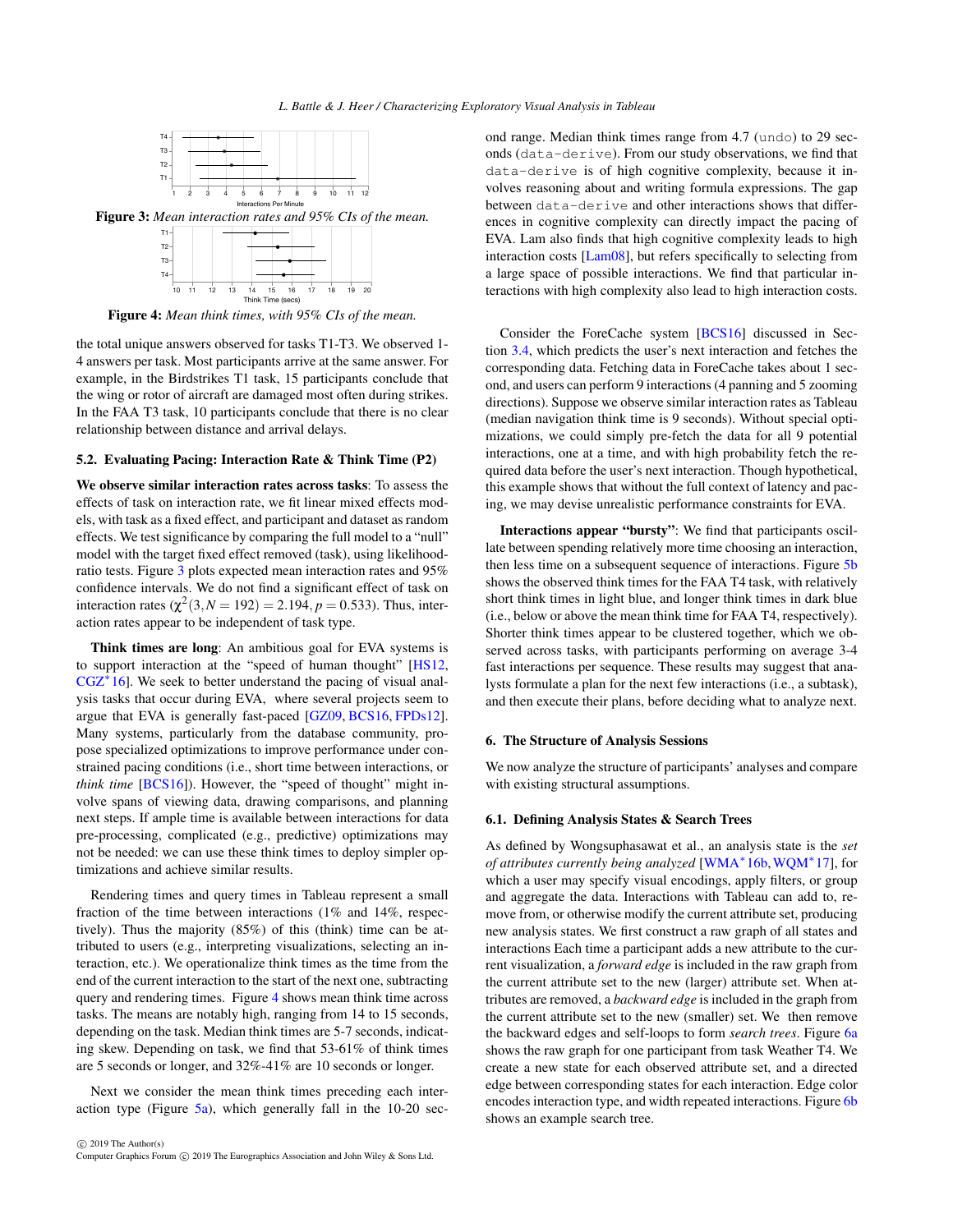<span id="page-9-7"></span><span id="page-9-2"></span>

<span id="page-9-4"></span>Figure 5: *(a) Means and 95% confidence intervals for think time before each interaction (left), and total records per interaction type (right). (b) Observed think times for FAA T4, colored light blue when below mean think time, dark blue when above the mean.*

<span id="page-9-3"></span>

(a) *Graph Weather T4.* (b) *Tree Weather T4.* (c) *Box Plot for Tree Mean Aspect Ratios.* Figure 6: *Raw graph (a) and matching search tree (b) for one participant, task Weather T4. (c) Distribution of tree aspect ratios.*

#### <span id="page-9-0"></span>6.2. Breadth- Versus Depth-Oriented Analysis (S1)

Wongsuphasawat et al. define depth and breadth in terms of the total unique states analyzed [\[WMA](#page-14-3)<sup>\*</sup>16b, [WQM](#page-14-10)<sup>\*</sup>17] (also considered by Sarvghad et al. [\[STM17\]](#page-14-9)). However the interactions that produce these states, and thus the states themselves, are *not* independent. As we find in Section [3.3,](#page-3-0) interactions are part of a larger, hierarchical process, where they may be clustered together within a subtask (i.e., an analysis branch within a search tree). We extend these definitions of depth and breadth to consider the full EVA structure (i.e., search trees): branches in the tree correspond to breadth in subtasks or analysis trajectories, tree depth to effort or emphasis (i.e., total interactions) for a specific (sub)task. Greater breadth indicates that a participant more frequently backtracked to previous states and then branched off, greater depth indicates that a participant engaged in less backtracking.

Sessions are primarily depth-oriented: Branching to different sub-analyses (i.e., subtasks) was fairly common. Branches translate to leaves in the search trees (e.g., nodes 3, 7, and 9 in Figure  $6b$ ). 51.0% (98/192) of trees have multiple branches (i.e.,  $> 1$ leaf), and 25/26 participants had multiple branches in at least one task. Figure [6b](#page-9-5) shows the two forms of branching we observed in Tableau: 1) within-sheet branching, and 2) between-sheet branching (e.g., creating sheets, returning to previous sheets). With the first form of branching, the user makes small pivots from the current analysis state (e.g., removing one of the current data columns being analyzed). To assess whether search trees tend to be depthor breadth-oriented, we calculate an aspect ratio: we divide a tree's width (max breadth) by its height (max depth). Figure [6c](#page-9-6) shows the distribution of aspect ratios, which consistently have aspect ratios below one, showing *greater depth than breadth*. These findings

<span id="page-9-6"></span><span id="page-9-5"></span>are consistent with Wongsuphasawat et al.'s claims that analyses in Tableau are primarily depth-oriented [\[WMA](#page-14-3)<sup>\*</sup>16b, WQM<sup>\*</sup>17].

## <span id="page-9-1"></span>6.3. Predictability & Overlap (S2)

We assess the predictability of EVA by measuring structural similarity between sessions, which could indicate likely outcomes for a given task, or relevant interaction patterns, such as iteration. We compute similarity in two ways: 1) overlap in states visited across participants and 2) revisitation of states (i.e., self-loops, iteration).

Certain states show high overlap: Figure [7a](#page-11-0) shows a binned chart of overlaps, where the bins along the x-axis represent the total participants that visited each state in the given bin (i.e., blue circle). Circle area encodes the total unique states that had exactly x visitors, for each task (y-axis) and dataset (columns). For example, relatively large circles in the far left column (per datasets) means that most states were visited by only 1 participant. For task T4 we observe a steep drop-off, with only a few states being seen by most users. Tasks T1 and T3 exhibit more multi-modal distributions, with one cluster of states that only a few people visit, and another where many people see the respective states.

To further quantify overlap, we calculate a binary histogram of visited states per participant, where each bin represents a unique state, and the bin is set to 1 if this state was visited. We compare pairs of participants using a modified version of Jaccard similarity:

$$
\frac{|A \cap B|}{min(|A|,|B|)}.
$$

This measure avoids penalizing pairings where one participant visited many more states. The average similarity is as follows: T1 (0.56), T2 (0.61), T3 (0.57), T4 (0.22). We find high average overlap in T1-T3, suggesting somewhat predictable analysis steps or outcomes. Average overlap is lower for T4. As we discuss in greater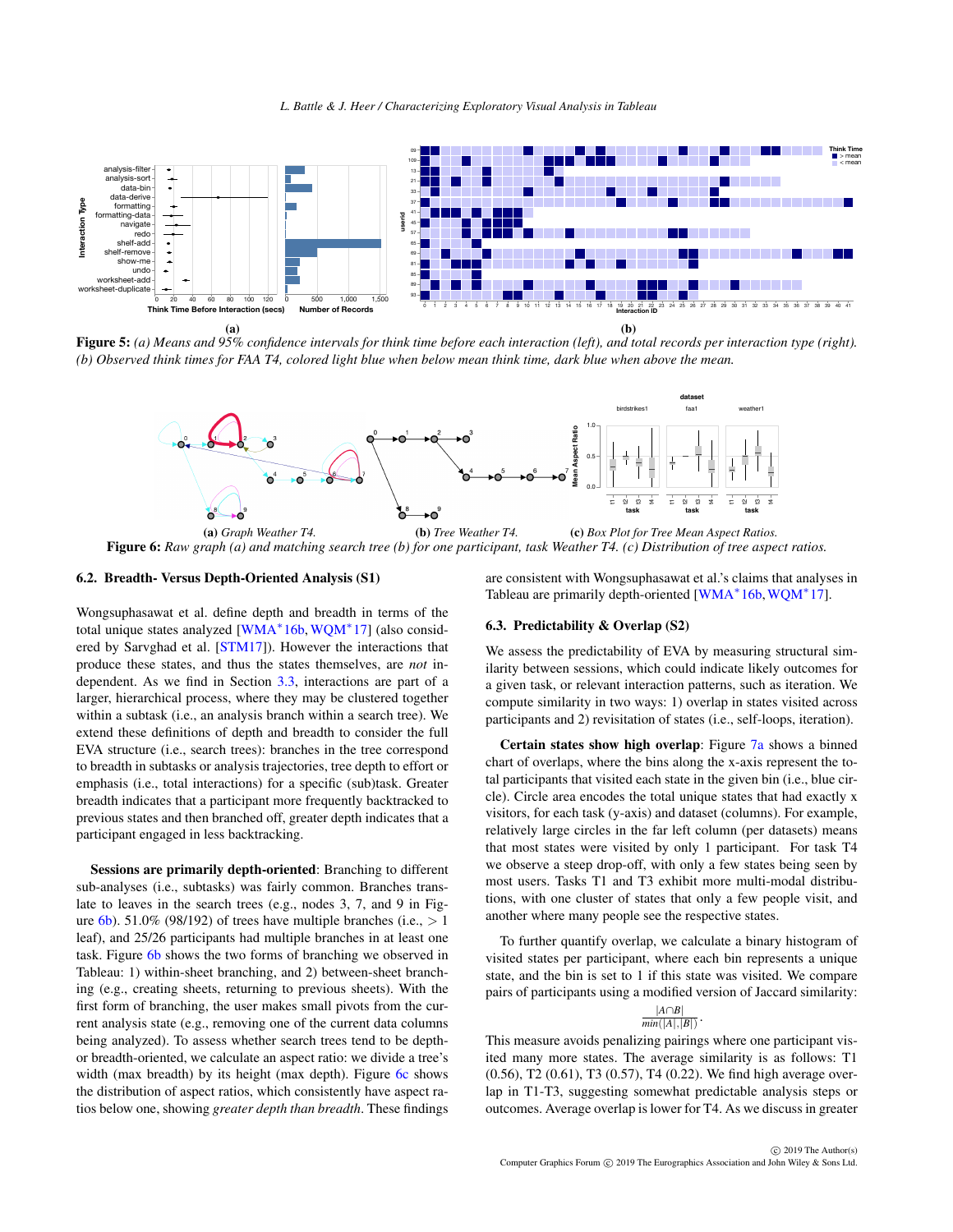<span id="page-10-0"></span>detail later, we believe this is related to participants taking a highlevel goal (T4) and decomposing it into focused subtasks.

Overlapping states align closely with task goals: We compute the top 3 overlapping nodes for each dataset and task, and compare them to participants' task goals (as indicated by task prompts). We observe that these states subsume the columns needed to complete the task for 8 of 12 tasks. Thus participants tend to overlap at the key states needed to complete a task. These particular nodes often appear later within the search trees (i.e., close to or as leaf nodes). For example, the top 3 overlapping states for each task appear as leaf nodes up to 30% of the time, depending on the task.

Self-loops signal key analysis states: Participants frequently iterate on the same analysis state, forming self-loops in the resulting graphs. 39.1% of all states have self-loops. We also find at least 1 self-loop in 95.8% (184/192) of analysis graphs. Most self-loops involve data transformations (42.2% of all self loops), followed by shelf (29.2%) and formatting (10.7%) interactions. Most shelf interactions involve moving the current attributes to different shelves. Self-loops highlight states where participants place more analysis effort, showing that this state may be a useful landmark within an EVA session. We computed the fraction of observed self-loops per state, participant, dataset, and task. We then summed the results per state, across all participants. In 11 of 12 tasks, at least one of the top 3 self loop-states also appears in the top 3 overlapping states. Thus self-loops serve as indicators of significant analysis states.

## 6.4. Open-Ended Versus Focused Analysis (S1, S2)

Specificity does not affect relative breadth/depth: We evaluate the effects of task on tree dimensions by fitting linear mixedeffects models on the *normalized* max depth and breadth of the trees (i.e., divided by tree size). We include task as a fixed effect, and participants and dataset as random effects. We compare with a "null" model (i.e., with task removed) using likelihoodratio tests, and do not find significant effects of task on normalized max depth  $(\chi^2(3, N = 191) = 4.878, p = 0.181)$  or breadth  $(\chi^2(3, N = 191) = 2.495, p = 0.476)$  $(\chi^2(3, N = 191) = 2.495, p = 0.476)$  $(\chi^2(3, N = 191) = 2.495, p = 0.476)$ . Figure 7 shows means and 95% confidence intervals. Our results indicate that open-ended and focused sessions are *structurally similar* in depth and breadth.

Open-ended tasks may decompose into focused tasks: On the surface, open-ended structures appear to diverge. For example, T4 has lower average modified Jaccard similarity (see Section [6.3\)](#page-9-1). However, this analysis misses the hierarchical nature of more openended tasks, and of exploration in general, discussed in Section [3.2:](#page-2-1) participants likely decompose T4 into focused subtasks to make it more manageable. Individual subtasks could be characterized and compared to obtain a more accurate similarity measure, which we plan to investigate in the future.

## 7. Findings & Future Work

In this paper, we explore existing definitions of EVA, and identify three major themes in the literature: goal formulation, exploration structure, and performance. Within these themes, we highlight points of connection and contradiction, from which we formulate research questions for further study: organization (S1), predictability (S2), accuracy (P1), and pacing (P2) in EVA. We present a study in which 27 Tableau users completed a range of analysis

tasks across 3 datasets, informed by our literature review. We use the resulting data to provide empirical context towards answering these research questions; our results provide useful insights that may help to inform future analyses and system evaluations.

We find that many *implicit assumptions* are made about EVA across the literature. EVA is often referenced, but rarely defined (with notable exceptions, e.g., [\[AZL](#page-12-2)<sup>\*</sup>19, [jJKMG07\]](#page-13-12)). Lam et al. observe a similar dearth of explicit information on EVA [\[LTM18\]](#page-13-0). We hope that this work will help to motivate our community to rethink the way we perceive, design, and evaluate in EVA contexts. 7.1. Analysis Performance

Most participants successfully completed the tasks, with error rates of at most 25% per task. Our results differ from prior work [\[ZZZK18\]](#page-14-1), which report error (false discovery) rates over 60% for participants assessing data properties and relationships. Though not a perfect comparison, these differences could be attributed to several factors. We provided specific tasks rather than encouraging more vague open-ended explorations; that structure may have helped to focus participants. Unlike earlier insight-based evaluations (e.g., [\[GGZL16,](#page-12-9) [ZZZK18,](#page-14-1) [LH14\]](#page-13-4)), we did not require participants to vocalize all "insights" as they went along, regardless of overall relevance. Again, our participants were typically focused on a specific goal. We plan to evaluate how the articulation of specific questions and goals — structuring open-ended exploration into more explicit, albeit evolving, tasks — may affect analysis outcomes in other contexts. While both our study and that of Zgraggen et al. involved analyzing unfamiliar data, our study involved users with prior analysis experience in real-world environments, rather than a novice, student-only population. This difference in experience may have helped our participants exercise caution.

*Insight (P1): Analysts tend to approach analysis tasks with care, as well as a priori goals and hypotheses, which may lead to better outcomes for analysis subtasks completed during EVA contexts.*

Latency is a key performance metric for evaluating EVA systems. However, the pace of EVA may be characterized unrealistically in parts of the literature [\[GZ09,](#page-13-9) [BCS16,](#page-12-4) [FPDs12\]](#page-12-3), to further constrain (and sometimes complicate) system optimization contexts. We observe 14-15 seconds on average of idle time or *think time* between interactions, resulting in a slower pace for EVA, and providing ample time for simpler optimization methods to be deployed with presumably similar performance results. We measured think times for different interaction types and found similar results, with one exception: *data-derive* interactions take longer to reason about, resulting in longer think times. We also observe "bursty" interaction patterns, where analysts repeatedly have a longer think time (presumably planning next steps), followed by a sequence of shorter think times (i.e., plan execution). With a better understanding of pacing, we can construct more realistic evaluations, and test large-scale EVA systems with appropriate parameters.

*Insight (P2): EVA system optimizations should consider not only latency, but also pacing and available resources, like think time.*

#### 7.2. Analysis Goals and Structure

Participants' analyses were primarily depth-oriented, validating previous calls to prompt greater exploration breadth [\[WMA](#page-14-3)<sup>\*</sup>16b, [WQM](#page-14-10)<sup>\*</sup>17]. We found strong similarities in interaction rates, task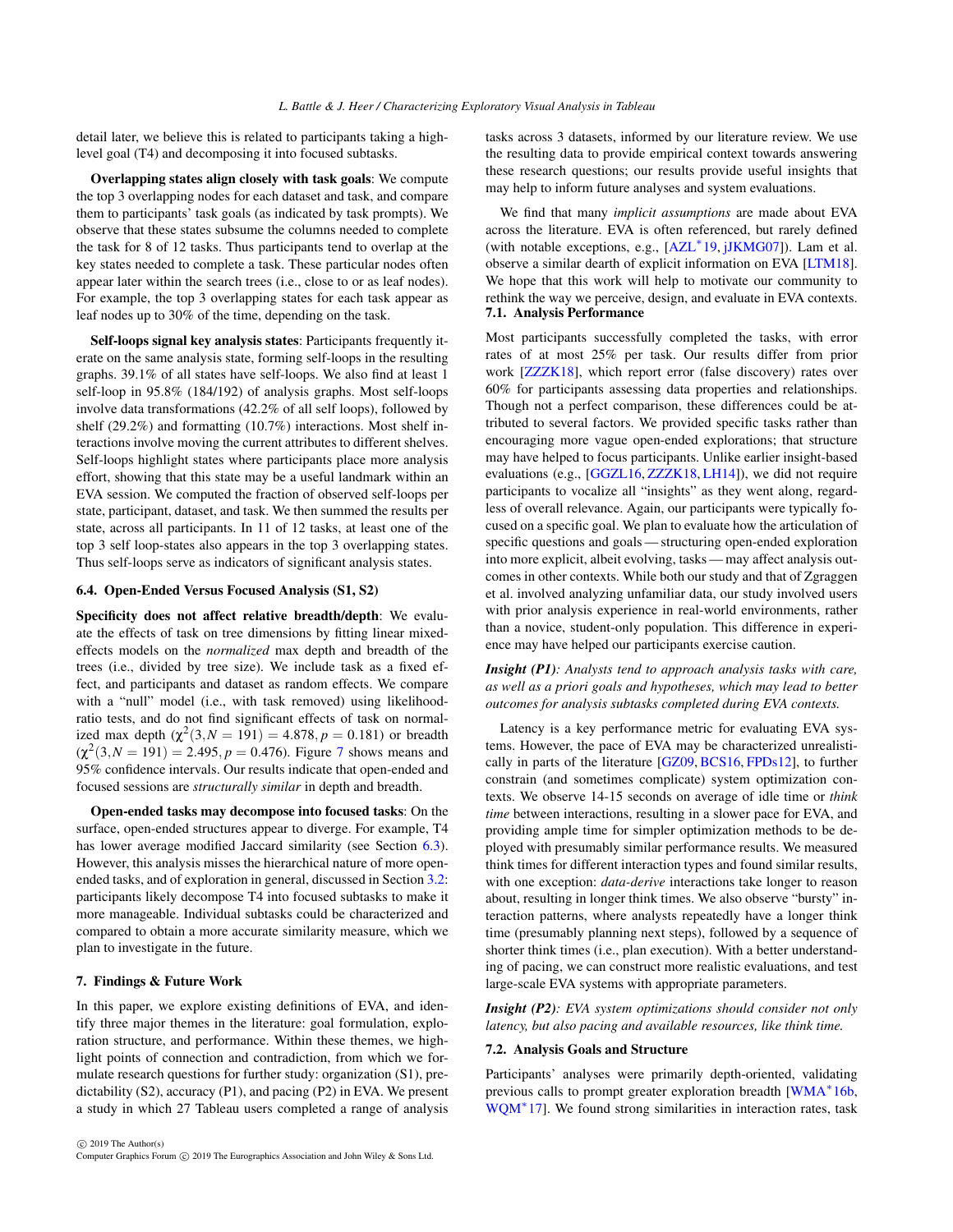<span id="page-11-1"></span><span id="page-11-0"></span>

Figure 7: *(a) Counts of users that overlap per state. Means and 95% confidence intervals for normalized max (b) breadth and (c) depth.*

answers, and relative breadth and depth across tasks, suggesting analysts use similar analysis strategies, regardless of task.

study to evaluate how assumptions and insights change under different EVA contexts.

# *Insight (S1): Analysis search trees in Tableau are primarily depthoriented, and consistent across subtasks of varying specificity.*

Individual differences between analysts could result in differ-ences in EVA strategies and performance [\[ZOC](#page-14-4)<sup>\*</sup>12], affecting the predictability of EVA behaviors. Our results hint towards a complex picture of predictability in analysis tasks in general. Strong overlap and predictable patterns do emerge, but in specific situations, often when the analysis becomes more focused, such as during more focused subtasks, towards the end of a subtask, or during iteration (i.e., self-loops in analysis graphs). Significant overlap in states visited across participants usually represented critical points in participants' analyses, where they were close to achieving task goals. Consecutive interactions within a state (i.e., self-loops) also correlate with critical analysis points. Less overlap was observed in more open-ended tasks, however our selected metrics may obscure participants' decomposition of open-ended subtask prompts into even smaller subtasks, requiring further study. These results could inform the design of EVA behavior models learned from log data, and help to generalize existing modeling techniques (e.g., [\[BCS16,](#page-12-4)[BOZ](#page-12-21)<sup>∗</sup> 14b,[DC17\]](#page-12-11)) for EVA contexts.

Our results differ from past studies of broader EDA contexts [\[SU15\]](#page-14-20). However a variety of techniques beyond the scope of EVA are utilized, and teams, not individuals, perform the analysis.

*Insight (S2): Predictable patterns do occur during analysis subtasks associated with EVA, but at specific points within analysis sessions in Tableau.*

# 7.3. Study Design and Analysis

Our study design enables evaluation of visual analysis behavior along multiple axes: task specificity, performance, and structure, as well as others like interaction and encoding types. We contribute our data as a community resource for further study at [https://github.com/leibatt/](https://github.com/leibatt/characterizing-eva-tableau) [characterizing-eva-tableau](https://github.com/leibatt/characterizing-eva-tableau).

Significant manual effort was required to analyze native Tableau logs. A standardized process for curating system logs would greatly simplify the evaluation process, enable a variety of evaluations (e.g., meta-analyses, performance benchmarks), and improve re-producibility/comparability of results [\[BCHS17,](#page-12-22) [BAB](#page-12-23)<sup>\*</sup>18, E<sup>\*</sup>[16\]](#page-12-24).

Though our study incorporates core (but decomposed) characteristics of EVA contexts and tasks, analysts still behave differently when in their own work environments (e.g., software tools, datasets, etc.), making it challenging to capture authentic EVA behavior in a controlled setting. It would be beneficial to repeat this

Our analysis does not examine differences between the analysis patterns of novice and expert analysts, a potentially interesting topic for future study. Furthermore, our focus on a single tool makes it difficult to distinguish between general and tool-specific analysis patterns. We hope to extend our study to other tools to better understand the influence of tool design on analysis behavior.

## 8. Conclusion

Exploratory visual analysis (EVA) is often considered a critical use case for visual analysis tools, however our understanding of EVA is arguably vague and incomplete. We sought to provide a more holistic view of how EVA is discussed across the literature, summarize and define EVA based on our observations, and to provide additional context for how analysts behave when performing EVA (sub-)tasks identified from the literature. We contribute a definition of EVA synthesized from a literature review of 42 research articles, as well as an empirical evaluation of several assumptions about how EVA is performed. We present the results of a user study with 27 Tableau users. Through a quantitative analysis of Tableau log data from the study, we evaluate multiple facets of task performance and analysis structure. We find that participants achieve over 80% accuracy across focused tasks with measurably correct answers. We find that the pacing of participants' analyses was surprisingly slow, compared to common performance assumptions observed in the literature. We find clear patterns and overlap across participants' analysis sessions, suggesting that some predictable behaviors do occur during tasks commonly associated with EVA. Furthermore, we find few differences between how more focused and more open-ended analysis tasks are structured. These findings suggest that analysts can be steady, cautious explorers, and that EVA may often contain familiar patterns and structures, helping us to build a more comprehensive view of visual analysis in the context of exploration. In the future, we aim to extend our analysis to better understand how differences in tool design (i.e., beyond Tableau) and analysts' experience may affect analysis performance, patterns, and structure.

#### Acknowledgements

We thank our participants for being part of our study. We thank the reviewers, the UW Interactive Data Lab, and the UMD Human-Computer Interaction Lab for their helpful comments on this paper. We thank Justin Talbot, Melanie Tory, and Richard Wesley for providing helpful feedback in parsing and interpreting Tableau log data. This research was funded by the Moore Foundation Data-Driven Discovery Investigator program.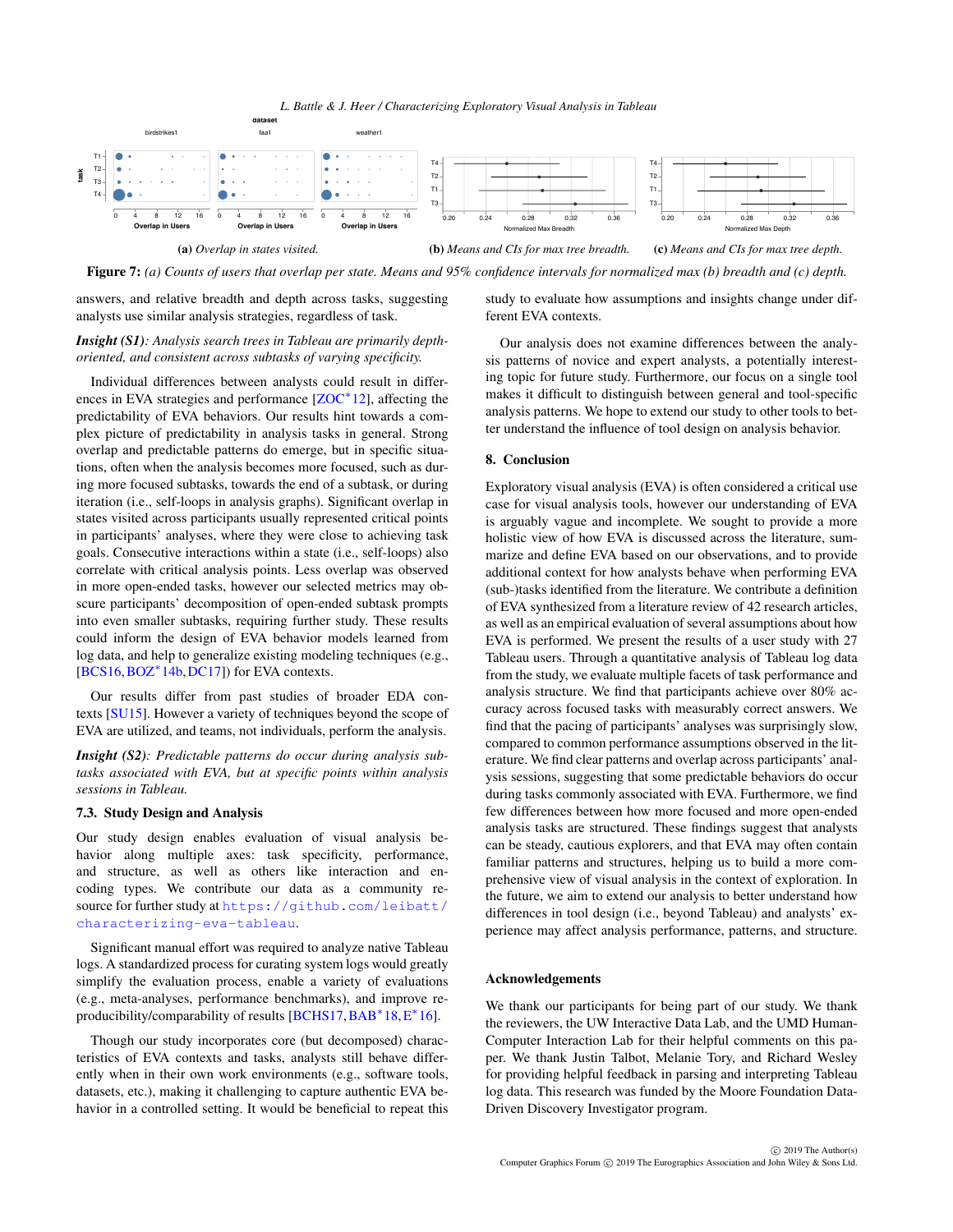#### References

- <span id="page-12-18"></span>[AES05] AMAR R., EAGAN J., STASKO J.: Low-level components of analytic activity in information visualization. In *IEEE Symposium on Information Visualization, 2005. INFOVIS 2005.* (Oct. 2005), pp. 111– 117. [doi:10.1109/INFVIS.2005.1532136](http://dx.doi.org/10.1109/INFVIS.2005.1532136). [4](#page-3-1)
- <span id="page-12-2"></span>[AZL∗19] ALSPAUGH S., ZOKAEI N., LIU A., JIN C., HEARST M. A.: Futzing and moseying: Interviews with professional data analysts on exploration practices. *IEEE Transactions on Visualization and Computer Graphics 25*, 1 (Jan 2019), 22–31. [doi:10.1109/TVCG.2018.](http://dx.doi.org/10.1109/TVCG.2018.2865040) [2865040](http://dx.doi.org/10.1109/TVCG.2018.2865040). [1,](#page-0-0) [3,](#page-2-2) [4,](#page-3-1) [11](#page-10-0)
- <span id="page-12-23"></span>[BAB∗18] BATTLE L., ANGELINI M., BINNIG C., CATARCI T., EICH-MANN P., FEKETE J.-D., SANTUCCI G., SEDLMAIR M., WILLETT W.: Evaluating visual data analysis systems: A discussion report. In *Proceedings of the Workshop on Human-In-the-Loop Data Analytics* (New York, NY, USA, 2018), HILDA'18, ACM, pp. 4:1–4:6. URL: [http://](http://doi.acm.org/10.1145/3209900.3209901) [doi.acm.org/10.1145/3209900.3209901](http://doi.acm.org/10.1145/3209900.3209901), [doi:10.1145/](http://dx.doi.org/10.1145/3209900.3209901) [3209900.3209901](http://dx.doi.org/10.1145/3209900.3209901). [12](#page-11-1)
- <span id="page-12-8"></span>[BCC∗05] BAVOIL L., CALLAHAN S. P., CROSSNO P. J., FREIRE J., SCHEIDEGGER C. E., SILVA C. T., VO H. T.: VisTrails: enabling interactive multiple-view visualizations. In *VIS 05. IEEE Visualization, 2005.* (Oct. 2005), pp. 135–142. [doi:10.1109/VISUAL.2005.](http://dx.doi.org/10.1109/VISUAL.2005.1532788) [1532788](http://dx.doi.org/10.1109/VISUAL.2005.1532788). [2](#page-1-0)
- <span id="page-12-22"></span>[BCHS17] BATTLE L., CHANG R., HEER J., STONEBRAKER M.: Position statement: The case for a visualization performance benchmark. In *2017 IEEE Workshop on Data Systems for Interactive Analysis (DSIA)* (Oct 2017), pp. 1–5. [doi:10.1109/DSIA.2017.8339089](http://dx.doi.org/10.1109/DSIA.2017.8339089). [12](#page-11-1)
- <span id="page-12-4"></span>[BCS16] BATTLE L., CHANG R., STONEBRAKER M.: Dynamic Prefetching of Data Tiles for Interactive Visualization. In *Proceedings of the 2016 International Conference on Management of Data* (New York, NY, USA, 2016), SIGMOD '16, ACM, pp. 1363–1375. URL: [http://](http://doi.acm.org/10.1145/2882903.2882919) [doi.acm.org/10.1145/2882903.2882919](http://doi.acm.org/10.1145/2882903.2882919), [doi:10.1145/](http://dx.doi.org/10.1145/2882903.2882919) [2882903.2882919](http://dx.doi.org/10.1145/2882903.2882919). [2,](#page-1-0) [3,](#page-2-2) [4,](#page-3-1) [5,](#page-4-1) [9,](#page-8-4) [11,](#page-10-0) [12](#page-11-1)
- <span id="page-12-20"></span>[BDM∗18] BATTLE L., DUAN P., MIRANDA Z., MUKUSHEVA D., CHANG R., STONEBRAKER M.: Beagle: Automated extraction and interpretation of visualizations from the web. In *Proceedings of the 2018 CHI Conference on Human Factors in Computing Systems* (New York, NY, USA, 2018), CHI '18, ACM, pp. 594:1–594:8. URL: [http://](http://doi.acm.org/10.1145/3173574.3174168) [doi.acm.org/10.1145/3173574.3174168](http://doi.acm.org/10.1145/3173574.3174168), [doi:10.1145/](http://dx.doi.org/10.1145/3173574.3174168) [3173574.3174168](http://dx.doi.org/10.1145/3173574.3174168). [6](#page-5-3)
- <span id="page-12-10"></span>[BJK∗16] BLASCHECK T., JOHN M., KURZHALS K., KOCH S., ERTL T.: VA2: A Visual Analytics Approach for Evaluating Visual Analytics Applications. *IEEE Transactions on Visualization and Computer Graphics 22*, 1 (Jan. 2016), 61–70. [doi:10.1109/TVCG.2015.](http://dx.doi.org/10.1109/TVCG.2015.2467871) [2467871](http://dx.doi.org/10.1109/TVCG.2015.2467871). [2](#page-1-0)
- <span id="page-12-0"></span>[BM13] BREHMER M., MUNZNER T.: A Multi-Level Typology of Abstract Visualization Tasks. *IEEE Transactions on Visualization and Computer Graphics 19*, 12 (Dec. 2013), 2376–2385. [doi:10.1109/](http://dx.doi.org/10.1109/TVCG.2013.124) [TVCG.2013.124](http://dx.doi.org/10.1109/TVCG.2013.124). [1,](#page-0-0) [2](#page-1-0)
- <span id="page-12-13"></span>[BOZ∗14a] BROWN E. T., OTTLEY A., ZHAO H., LIN Q., SOUVENIR R., ENDERT A., CHANG R.: Finding Waldo: Learning about Users from their Interactions. *IEEE Transactions on Visualization and Computer Graphics 20*, 12 (Dec. 2014), 1663–1672. [doi:10.1109/TVCG.](http://dx.doi.org/10.1109/TVCG.2014.2346575) [2014.2346575](http://dx.doi.org/10.1109/TVCG.2014.2346575). [2](#page-1-0)
- <span id="page-12-21"></span>[BOZ∗14b] BROWN E. T., OTTLEY A., ZHAO H., LIN Q., SOUVENIR R., ENDERT A., CHANG R.: Finding Waldo: Learning about Users from their Interactions. *IEEE Transactions on Visualization and Computer Graphics 20*, 12 (2014), 1663–1672. [doi:10.1109/TVCG.2014.](http://dx.doi.org/10.1109/TVCG.2014.2346575) [2346575](http://dx.doi.org/10.1109/TVCG.2014.2346575). [12](#page-11-1)
- <span id="page-12-7"></span>[CFS∗06] CALLAHAN S. P., FREIRE J., SANTOS E., SCHEIDEGGER C. E., SILVA C. T., VO H. T.: Managing the Evolution of Dataflows with VisTrails. In *22nd International Conference on Data Engineering Workshops (ICDEW'06)* (Apr. 2006), pp. 71–71. [doi:10.1109/](http://dx.doi.org/10.1109/ICDEW.2006.75) [ICDEW.2006.75](http://dx.doi.org/10.1109/ICDEW.2006.75). [2](#page-1-0)
- <span id="page-12-6"></span>[CGZ∗16] CROTTY A., GALAKATOS A., ZGRAGGEN E., BINNIG

 $\circ$  2019 The Author(s)

C., KRASKA T.: The case for interactive data exploration accelerators (ideas). In *Proceedings of the Workshop on Human-Inthe-Loop Data Analytics* (New York, NY, USA, 2016), HILDA '16, ACM, pp. 11:1–11:6. URL: [http://doi.acm.org/10.1145/](http://doi.acm.org/10.1145/2939502.2939513) [2939502.2939513](http://doi.acm.org/10.1145/2939502.2939513), [doi:10.1145/2939502.2939513](http://dx.doi.org/10.1145/2939502.2939513). [2,](#page-1-0) [4,](#page-3-1) [5,](#page-4-1) [9](#page-8-4)

- <span id="page-12-14"></span>[CPVDW∗01] CARD S. K., PIROLLI P., VAN DER WEGE M., MORRI-SON J. B., REEDER R. W., SCHRAEDLEY P. K., BOSHART J.: Information Scent As a Driver of Web Behavior Graphs: Results of a Protocol Analysis Method for Web Usability. In *Proceedings of the SIGCHI Conference on Human Factors in Computing Systems* (New York, NY, USA, 2001), CHI '01, ACM, pp. 498–505. URL: [http:](http://doi.acm.org/10.1145/365024.365331) [//doi.acm.org/10.1145/365024.365331](http://doi.acm.org/10.1145/365024.365331), [doi:10.1145/](http://dx.doi.org/10.1145/365024.365331) [365024.365331](http://dx.doi.org/10.1145/365024.365331). [2](#page-1-0)
- <span id="page-12-5"></span>[CXGH08] CHAN S.-M., XIAO L., GERTH J., HANRAHAN P.: Maintaining interactivity while exploring massive time series. In *IEEE Symposium on Visual Analytics Science and Technology, 2008. VAST '08* (Oct. 2008), pp. 59–66. [doi:10.1109/VAST.2008.4677357](http://dx.doi.org/10.1109/VAST.2008.4677357). [2,](#page-1-0) [5](#page-4-1)
- <span id="page-12-11"></span>[DC17] DABEK F., CABAN J. J.: A Grammar-based Approach for Modeling User Interactions and Generating Suggestions During the Data Exploration Process. *IEEE Transactions on Visualization and Computer Graphics 23*, 1 (Jan. 2017), 41–50. [doi:10.1109/TVCG.2016.](http://dx.doi.org/10.1109/TVCG.2016.2598471) [2598471](http://dx.doi.org/10.1109/TVCG.2016.2598471). [2,](#page-1-0) [4,](#page-3-1) [5,](#page-4-1) [12](#page-11-1)
- <span id="page-12-17"></span>[DHPP17] DEMIRALP Ç., HAAS P. J., PARTHASARATHY S., PEDAPATI T.: Foresight: Rapid data exploration through guideposts. *arXiv preprint arXiv:1709.10513* (2017). [4](#page-3-1)
- <span id="page-12-16"></span>[DPD14] DIMITRIADOU K., PAPAEMMANOUIL O., DIAO Y.: Exploreby-example: An automatic query steering framework for interactive data exploration. In *Proceedings of the 2014 ACM SIGMOD International Conference on Management of Data* (New York, NY, USA, 2014), SIGMOD '14, ACM, pp. 517–528. URL: [http://doi.acm.](http://doi.acm.org/10.1145/2588555.2610523) [org/10.1145/2588555.2610523](http://doi.acm.org/10.1145/2588555.2610523), [doi:10.1145/2588555.](http://dx.doi.org/10.1145/2588555.2610523) [2610523](http://dx.doi.org/10.1145/2588555.2610523). [4,](#page-3-1) [5](#page-4-1)
- <span id="page-12-15"></span>[DR01] DERTHICK M., ROTH S. F.: Enhancing data exploration with a branching history of user operations. *Knowledge-Based Systems 14*, 1 (Mar. 2001), 65–74. URL: [http://www.sciencedirect.](http://www.sciencedirect.com/science/article/pii/S0950705100001015) [com/science/article/pii/S0950705100001015](http://www.sciencedirect.com/science/article/pii/S0950705100001015), [doi:10.1016/S0950-7051\(00\)00101-5](http://dx.doi.org/10.1016/S0950-7051(00)00101-5). [4](#page-3-1)
- <span id="page-12-24"></span>[E∗16] EICHMANN P., ET AL.: Towards a benchmark for interactive data exploration. *IEEE Data Eng. Bull. 39*, 4 (2016), 50–61. [12](#page-11-1)
- <span id="page-12-1"></span>[ED16] ELTAYEBY O., DOU W.: A Survey on Interaction Log Analysis for Evaluating Exploratory Visualizations. In *Proceedings of the Sixth Workshop on Beyond Time and Errors on Novel Evaluation Methods for Visualization* (New York, NY, USA, 2016), BELIV '16, ACM, pp. 62–69. URL: [http://doi.acm.org/10.1145/2993901.](http://doi.acm.org/10.1145/2993901.2993912) [2993912](http://doi.acm.org/10.1145/2993901.2993912), [doi:10.1145/2993901.2993912](http://dx.doi.org/10.1145/2993901.2993912). [1,](#page-0-0) [2,](#page-1-0) [3,](#page-2-2) [5](#page-4-1)
- <span id="page-12-3"></span>[FPDs12] FISHER D., POPOV I., DRUCKER S., SCHRAEFEL M.: Trust Me, I'M Partially Right: Incremental Visualization Lets Analysts Explore Large Datasets Faster. In *Proceedings of the SIGCHI Conference on Human Factors in Computing Systems* (New York, NY, USA, 2012), CHI '12, ACM, pp. 1673–1682. URL: [http://doi.acm.](http://doi.acm.org/10.1145/2207676.2208294) [org/10.1145/2207676.2208294](http://doi.acm.org/10.1145/2207676.2208294), [doi:10.1145/2207676.](http://dx.doi.org/10.1145/2207676.2208294) [2208294](http://dx.doi.org/10.1145/2207676.2208294). [1,](#page-0-0) [3,](#page-2-2) [5,](#page-4-1) [9,](#page-8-4) [11](#page-10-0)
- <span id="page-12-19"></span>[FPH19] FENG M., PECK E., HARRISON L.: Patterns and pace: Quantifying diverse exploration behavior with visualizations on the web. *IEEE Transactions on Visualization and Computer Graphics 25*, 1 (Jan 2019), 501–511. [doi:10.1109/TVCG.2018.2865117](http://dx.doi.org/10.1109/TVCG.2018.2865117). [5](#page-4-1)
- <span id="page-12-9"></span>[GGZL16] GUO H., GOMEZ S. R., ZIEMKIEWICZ C., LAIDLAW D. H.: A Case Study Using Visualization Interaction Logs and Insight Metrics to Understand How Analysts Arrive at Insights. *IEEE Transactions on Visualization and Computer Graphics 22*, 1 (Jan. 2016), 51–60. [doi:](http://dx.doi.org/10.1109/TVCG.2015.2467613) [10.1109/TVCG.2015.2467613](http://dx.doi.org/10.1109/TVCG.2015.2467613). [2,](#page-1-0) [3,](#page-2-2) [4,](#page-3-1) [5,](#page-4-1) [11](#page-10-0)
- <span id="page-12-12"></span>[GL12] GOMEZ S., LAIDLAW D.: Modeling Task Performance for a Crowd of Users from Interaction Histories. In *Proceedings of the*

Computer Graphics Forum  $\copyright$  2019 The Eurographics Association and John Wiley & Sons Ltd.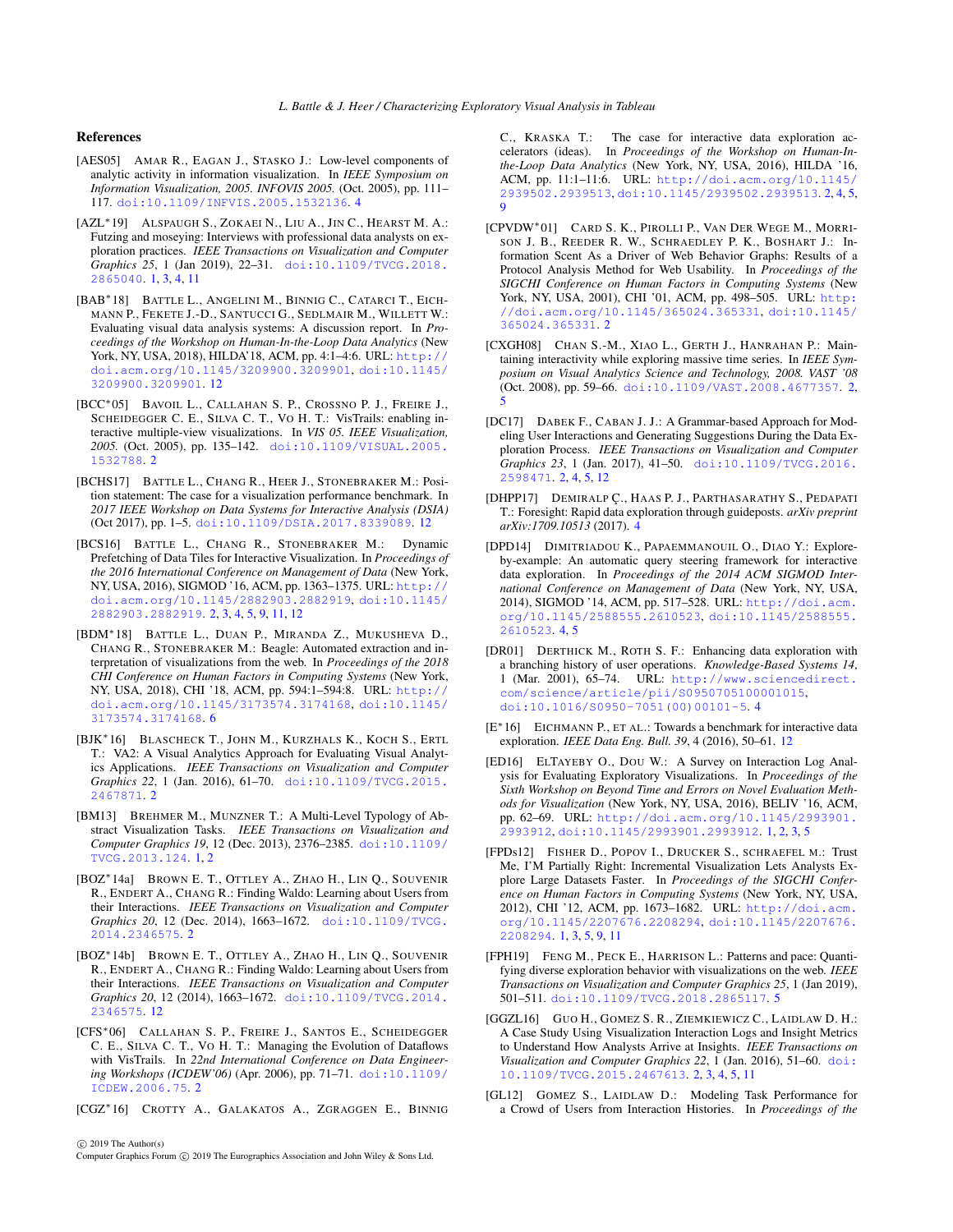*SIGCHI Conference on Human Factors in Computing Systems* (New York, NY, USA, 2012), CHI '12, ACM, pp. 2465–2468. URL: [http://](http://doi.acm.org/10.1145/2207676.2208412) [doi.acm.org/10.1145/2207676.2208412](http://doi.acm.org/10.1145/2207676.2208412), [doi:10.1145/](http://dx.doi.org/10.1145/2207676.2208412) [2207676.2208412](http://dx.doi.org/10.1145/2207676.2208412). [2](#page-1-0)

- <span id="page-13-8"></span>[GTS10] GRAMMEL L., TORY M., STOREY M. A.: How Information Visualization Novices Construct Visualizations. *IEEE Transactions on Visualization and Computer Graphics 16*, 6 (Nov. 2010), 943–952. [doi:10.1109/TVCG.2010.164](http://dx.doi.org/10.1109/TVCG.2010.164). [2,](#page-1-0) [4,](#page-3-1) [6](#page-5-3)
- <span id="page-13-10"></span>[GW09] GOTZ D., WEN Z.: Behavior-driven Visualization Recommendation. In *Proceedings of the 14th International Conference on Intelligent User Interfaces* (New York, NY, USA, 2009), IUI '09, ACM, pp. 315–324. URL: [http://doi.acm.org/10.1145/](http://doi.acm.org/10.1145/1502650.1502695) [1502650.1502695](http://doi.acm.org/10.1145/1502650.1502695), [doi:10.1145/1502650.1502695](http://dx.doi.org/10.1145/1502650.1502695). [2,](#page-1-0) [3,](#page-2-2) [4,](#page-3-1) [5](#page-4-1)
- <span id="page-13-21"></span>[GZ08] GOTZ D., ZHOU M. X.: Characterizing users' visual analytic activity for insight provenance. In *2008 IEEE Symposium on Visual Analytics Science and Technology* (Oct. 2008), pp. 123–130. [doi:](http://dx.doi.org/10.1109/VAST.2008.4677365) [10.1109/VAST.2008.4677365](http://dx.doi.org/10.1109/VAST.2008.4677365). [3,](#page-2-2) [4,](#page-3-1) [5](#page-4-1)
- <span id="page-13-9"></span>[GZ09] GOTZ D., ZHOU M. X.: Characterizing Users' Visual Analytic Activity for Insight Provenance. *Information Visualization 8*, 1 (Jan. 2009), 42–55. URL: [https://doi.org/10.1057/ivs.2008.](https://doi.org/10.1057/ivs.2008.31) [31](https://doi.org/10.1057/ivs.2008.31), [doi:10.1057/ivs.2008.31](http://dx.doi.org/10.1057/ivs.2008.31). [2,](#page-1-0) [9,](#page-8-4) [11](#page-10-0)
- <span id="page-13-1"></span>[HMSA08] HEER J., MACKINLAY J., STOLTE C., AGRAWALA M.: Graphical Histories for Visualization: Supporting Analysis, Communication, and Evaluation. *IEEE Transactions on Visualization and Computer Graphics 14*, 6 (Nov. 2008), 1189–1196. [doi:10.1109/TVCG.](http://dx.doi.org/10.1109/TVCG.2008.137) [2008.137](http://dx.doi.org/10.1109/TVCG.2008.137). [1,](#page-0-0) [2,](#page-1-0) [3,](#page-2-2) [4,](#page-3-1) [6,](#page-5-3) [8](#page-7-4)
- <span id="page-13-3"></span>[HS12] HEER J., SHNEIDERMAN B.: Interactive dynamics for visual analysis. *Commun. ACM 55*, 4 (Apr. 2012), 45–54. URL: [http://](http://doi.acm.org/10.1145/2133806.2133821) [doi.acm.org/10.1145/2133806.2133821](http://doi.acm.org/10.1145/2133806.2133821), [doi:10.1145/](http://dx.doi.org/10.1145/2133806.2133821) [2133806.2133821](http://dx.doi.org/10.1145/2133806.2133821). [1,](#page-0-0) [2,](#page-1-0) [3,](#page-2-2) [4,](#page-3-1) [5,](#page-4-1) [9](#page-8-4)
- <span id="page-13-20"></span>[IPC15] IDREOS S., PAPAEMMANOUIL O., CHAUDHURI S.: Overview of data exploration techniques. In *Proceedings of the 2015 ACM SIG-MOD International Conference on Management of Data* (New York, NY, USA, 2015), SIGMOD '15, ACM, pp. 277–281. URL: [http://](http://doi.acm.org/10.1145/2723372.2731084) [doi.acm.org/10.1145/2723372.2731084](http://doi.acm.org/10.1145/2723372.2731084), [doi:10.1145/](http://dx.doi.org/10.1145/2723372.2731084) [2723372.2731084](http://dx.doi.org/10.1145/2723372.2731084). [3,](#page-2-2) [4,](#page-3-1) [5](#page-4-1)
- <span id="page-13-7"></span>[ITC08] ISENBERG P., TANG A., CARPENDALE S.: An Exploratory Study of Visual Information Analysis. In *Proceedings of the SIGCHI Conference on Human Factors in Computing Systems* (New York, NY, USA, 2008), CHI '08, ACM, pp. 1217–1226. URL: [http://](http://doi.acm.org/10.1145/1357054.1357245) [doi.acm.org/10.1145/1357054.1357245](http://doi.acm.org/10.1145/1357054.1357245), [doi:10.1145/](http://dx.doi.org/10.1145/1357054.1357245) [1357054.1357245](http://dx.doi.org/10.1145/1357054.1357245). [2](#page-1-0)
- <span id="page-13-12"></span>[jJKMG07] J. JANKUN-KELLY T., MA K., GERTZ M.: A model and framework for visualization exploration. *IEEE Transactions on Visualization and Computer Graphics 13*, 2 (March 2007), 357–369. [doi:](http://dx.doi.org/10.1109/TVCG.2007.28) [10.1109/TVCG.2007.28](http://dx.doi.org/10.1109/TVCG.2007.28). [2,](#page-1-0) [3,](#page-2-2) [4,](#page-3-1) [11](#page-10-0)
- <span id="page-13-23"></span>[KCZ14] KALININ A., CETINTEMEL U., ZDONIK S.: Interactive data exploration using semantic windows. In *Proceedings of the 2014 ACM SIGMOD International Conference on Management of Data* (New York, NY, USA, 2014), SIGMOD '14, ACM, pp. 505–516. URL: [http://](http://doi.acm.org/10.1145/2588555.2593666) [doi.acm.org/10.1145/2588555.2593666](http://doi.acm.org/10.1145/2588555.2593666), [doi:10.1145/](http://dx.doi.org/10.1145/2588555.2593666) [2588555.2593666](http://dx.doi.org/10.1145/2588555.2593666). [3,](#page-2-2) [4](#page-3-1)
- <span id="page-13-19"></span>[Kei01] KEIM D. A.: Visual exploration of large data sets. *Commun. ACM 44*, 8 (Aug. 2001), 38–44. URL: [http://doi.acm.org/10.](http://doi.acm.org/10.1145/381641.381656) [1145/381641.381656](http://doi.acm.org/10.1145/381641.381656), [doi:10.1145/381641.381656](http://dx.doi.org/10.1145/381641.381656). [3,](#page-2-2) [4](#page-3-1)
- <span id="page-13-27"></span>[KH18] KIM Y., HEER J.: Assessing effects of task and data distribution on the effectiveness of visual encodings. In *Computer Graphics Forum* (2018), vol. 37, Wiley Online Library, pp. 157–167. [6](#page-5-3)
- <span id="page-13-25"></span>[KJTN14] KAMAT N., JAYACHANDRAN P., TUNGA K., NANDI A.: Distributed and interactive cube exploration. In *2014 IEEE 30th International Conference on Data Engineering (ICDE)* (Mar. 2014), pp. 472– 483. [doi:10.1109/ICDE.2014.6816674](http://dx.doi.org/10.1109/ICDE.2014.6816674). [4,](#page-3-1) [5](#page-4-1)
- <span id="page-13-14"></span>[KPHH12] KANDEL S., PAEPCKE A., HELLERSTEIN J. M., HEER

J.: Enterprise data analysis and visualization: An interview study. *IEEE Transactions on Visualization and Computer Graphics 18* (12 2012), 2917–2926. URL: [doi.ieeecomputersociety.org/10.](doi.ieeecomputersociety.org/10.1109/TVCG.2012.219) [1109/TVCG.2012.219](doi.ieeecomputersociety.org/10.1109/TVCG.2012.219), [doi:10.1109/TVCG.2012.219](http://dx.doi.org/10.1109/TVCG.2012.219). [3,](#page-2-2) [4,](#page-3-1) [7](#page-6-2)

- <span id="page-13-16"></span>[KS12] KANG Y., STASKO J.: Examining the use of a visual analytics system for sensemaking tasks: Case studies with domain experts. *IEEE Transactions on Visualization and Computer Graphics 18* (12 2012), 2869–2878. URL: [doi.ieeecomputersociety.org/10.](doi.ieeecomputersociety.org/10.1109/TVCG.2012.224) [1109/TVCG.2012.224](doi.ieeecomputersociety.org/10.1109/TVCG.2012.224), [doi:10.1109/TVCG.2012.224](http://dx.doi.org/10.1109/TVCG.2012.224). [3,](#page-2-2) [4](#page-3-1)
- <span id="page-13-15"></span>[Lam08] LAM H.: A framework of interaction costs in information visualization. *IEEE Transactions on Visualization and Computer Graphics 14*, 6 (Nov 2008), 1149–1156. [doi:10.1109/TVCG.2008.109](http://dx.doi.org/10.1109/TVCG.2008.109). [3,](#page-2-2) [5,](#page-4-1) [9](#page-8-4)
- <span id="page-13-4"></span>[LH14] LIU Z., HEER J.: The effects of interactive latency on exploratory visual analysis. *IEEE Transactions on Visualization and Computer Graphics 20*, 12 (Dec 2014), 2122–2131. [2,](#page-1-0) [3,](#page-2-2) [4,](#page-3-1) [5,](#page-4-1) [6,](#page-5-3) [11](#page-10-0)
- <span id="page-13-24"></span>[LKS13] LINS L., KLOSOWSKI J. T., SCHEIDEGGER C.: Nanocubes for real-time exploration of spatiotemporal datasets. *IEEE Transactions on Visualization and Computer Graphics 19*, 12 (Dec 2013), 2456–2465. [doi:10.1109/TVCG.2013.179](http://dx.doi.org/10.1109/TVCG.2013.179). [4](#page-3-1)
- <span id="page-13-0"></span>[LTM18] LAM H., TORY M., MUNZNER T.: Bridging from Goals to Tasks with Design Study Analysis Reports. *IEEE Transactions on Visualization and Computer Graphics 24*, 1 (Jan. 2018), 435–445. [doi:](http://dx.doi.org/10.1109/TVCG.2017.2744319) [10.1109/TVCG.2017.2744319](http://dx.doi.org/10.1109/TVCG.2017.2744319). [1,](#page-0-0) [2,](#page-1-0) [3,](#page-2-2) [4,](#page-3-1) [11](#page-10-0)
- <span id="page-13-13"></span>[LWD∗17] LIU Z., WANG Y., DONTCHEVA M., HOFFMAN M., WALKER S., WILSON A.: Patterns and Sequences: Interactive Exploration of Clickstreams to Understand Common Visitor Paths. *IEEE Transactions on Visualization and Computer Graphics 23*, 1 (Jan. 2017), 321–330. [doi:10.1109/TVCG.2016.2598797](http://dx.doi.org/10.1109/TVCG.2016.2598797). [2](#page-1-0)
- <span id="page-13-6"></span>[LWPL11] LU J., WEN Z., PAN S., LAI J.: Analytic Trails: Supporting Provenance, Collaboration, and Reuse for Visual Data Analysis by Business Users. In *Human-Computer Interaction âAŞ INTERACT 2011* (Sept. 2011), Lecture Notes in Computer Science, Springer, Berlin, Heidelberg, pp. 256–273. URL: [https://link.springer.](https://link.springer.com/chapter/10.1007/978-3-642-23768-3_22) [com/chapter/10.1007/978-3-642-23768-3\\_22](https://link.springer.com/chapter/10.1007/978-3-642-23768-3_22), [doi:10.1007/978-3-642-23768-3\\_22](http://dx.doi.org/10.1007/978-3-642-23768-3_22). [2](#page-1-0)
- <span id="page-13-18"></span>[MWN∗19] MORITZ D., WANG C., NELSON G. L., LIN H., SMITH A. M., HOWE B., HEER J.: Formalizing visualization design knowledge as constraints: actionable and extensible models in draco. *To appear, IEEE Transactions on Visualization and Computer Graphics* (2019). [3,](#page-2-2) [4](#page-3-1)
- <span id="page-13-11"></span>[New72] NEWELL A.: *Human problem solving*. Prentice-Hall Englewood Cliffs, NJ, 1972. [2](#page-1-0)
- <span id="page-13-17"></span>[PC05] PIROLLI P., CARD S.: The sensemaking process and leverage points for analyst technology as identified through cognitive task analysis. In *Proceedings of international conference on intelligence analysis* (2005), vol. 5, McLean, VA, USA, pp. 2–4. [3,](#page-2-2) [4](#page-3-1)
- <span id="page-13-22"></span>[PS08] PERER A., SHNEIDERMAN B.: Systematic yet flexible discovery: Guiding domain experts through exploratory data analysis. In *Proceedings of the 13th International Conference on Intelligent User Interfaces* (New York, NY, USA, 2008), IUI '08, ACM, pp. 109–118. URL: [http://doi.acm.org/10.1145/](http://doi.acm.org/10.1145/1378773.1378788) [1378773.1378788](http://doi.acm.org/10.1145/1378773.1378788), [doi:10.1145/1378773.1378788](http://dx.doi.org/10.1145/1378773.1378788). [3,](#page-2-2) [4,](#page-3-1) [6](#page-5-3)
- <span id="page-13-26"></span>[PSCO09] PIKE W. A., STASKO J., CHANG R., O'CONNELL T. A.: The science of interaction. *Information Visualization 8*, 4 (2009), 263–274. [4](#page-3-1)
- <span id="page-13-5"></span>[RAK∗17] RAHMAN S., ALIAKBARPOUR M., KONG H. K., BLAIS E., KARAHALIOS K., PARAMESWARAN A., RUBINFIELD R.: I've seen "enough": Incrementally improving visualizations to support rapid decision making. *Proc. VLDB Endow. 10*, 11 (Aug. 2017), 1262–1273. URL: <https://doi.org/10.14778/3137628.3137637>, [doi:10.](http://dx.doi.org/10.14778/3137628.3137637) [14778/3137628.3137637](http://dx.doi.org/10.14778/3137628.3137637). [2,](#page-1-0) [4,](#page-3-1) [5](#page-4-1)
- <span id="page-13-2"></span>[RESC16] RAGAN E. D., ENDERT A., SANYAL J., CHEN J.: Charac-